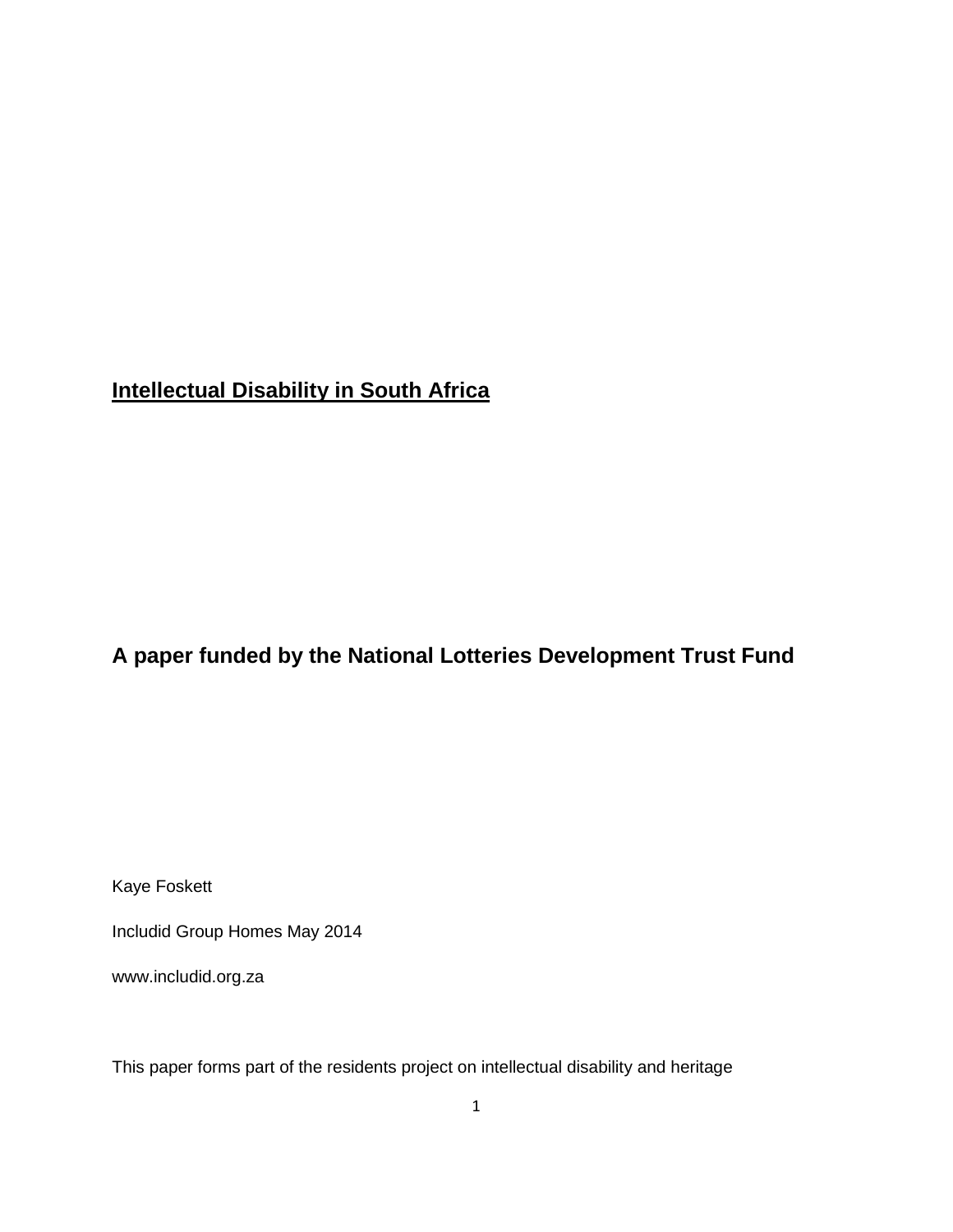#### **Statistics**

There is no certainty as to the number in of people with intellectual disabilities (PWID) in South Africa. Although regular population censuses have been held and questions have regularly been asked about disability there has been an inconsistency in the questioning and changes to terminology and classifications made over time that have muddled the process. Various attempts have been made to estimate the extent of disability but even recent government research from various departments contradicts itself (including the recently produced Baseline Country Report to the United Nations on the Convention of the Rights of Persons with Disabilities in South Africa)<sup>1</sup>.

Although the current terminology is intellectual disability there is still a wide range of terms in common use and this lack of commonality of definition contributes to the problems of accurate data collection and reporting.

In 1996 disability was estimated at 6.95% of the population (of a total of 40 million).<sup>2</sup> In that year the census question on disability was "Does the person have a serious sight, hearing, physical or mental disability? If yes, circle all applicable disabilities for the person: Sight 1; Hearing/Speech 2; Physical disability 3; Mental disability 4." In comparison, the disability question posed in the 2001 census read: "Does the person have any serious disability that prevents his/her full participation in life activities? None 0; Sight 1; Hearing 2; Communication 3; Physical 4; Intellectual 5; Emotional 6.'

The Census of 2001<sup>3</sup> indicated that there were 2,255,982 people with various forms of disability in South Africa (from a population of 45 million). This number constituted 5% of the total population enumerated in that census. Of this number, 1,854,376 were African, 168,678 coloured, 41,235 Indian/Asian and 191,693 white. The number of females affected was 1,173,939, compared to 1,082,043 males. Of the total with disabilities 12% were categorised as having an intellectual disability. The 2001 census indicated that 702, 011 individuals between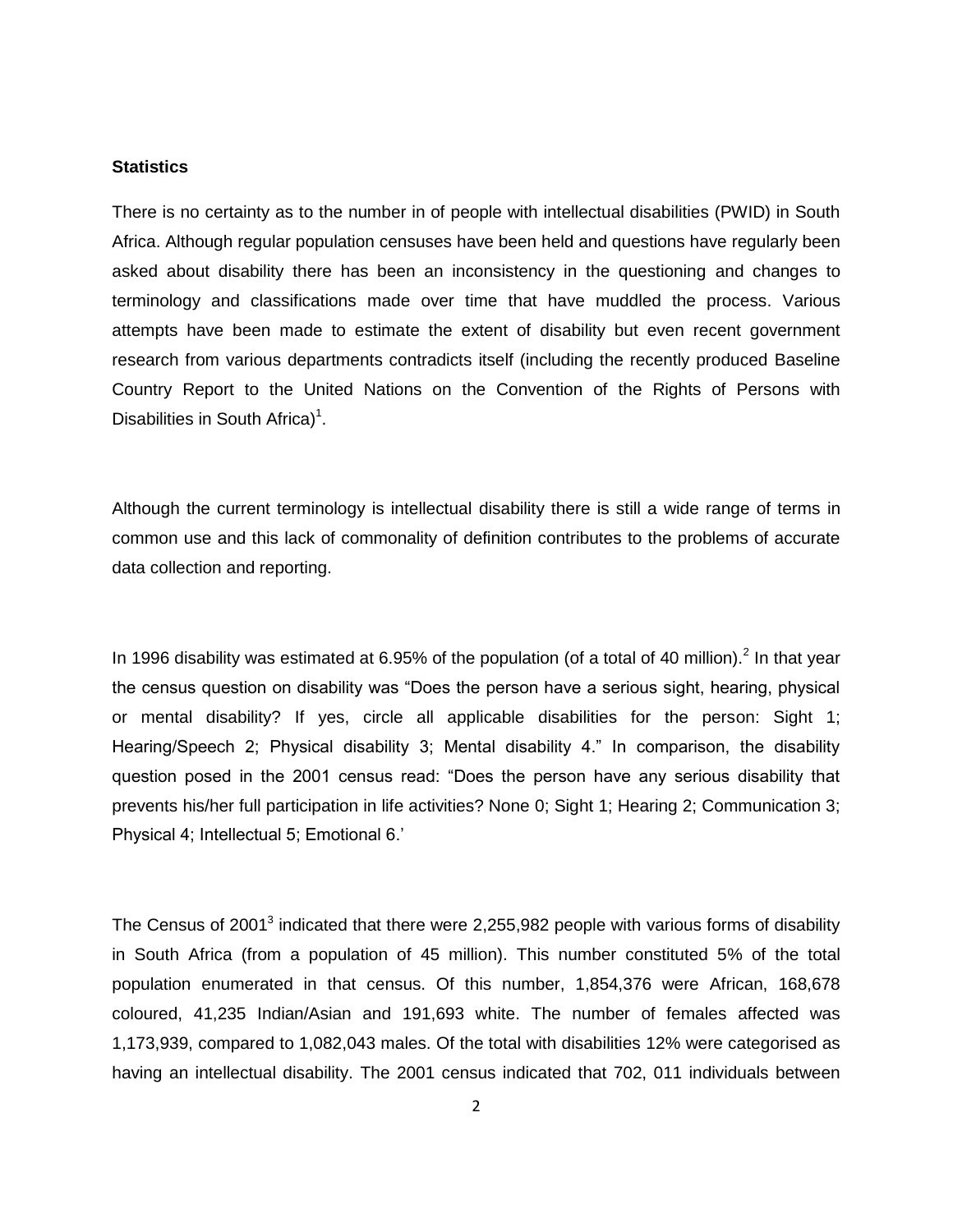the ages 15 and 65 were unemployed due to illness and disability. It also indicated that a significantly high 99.28% of the disabled that are employable, are unemployed and that 33% had received no schooling at all. However the census failed to take into account people who were living in institutional care.

In 2007 South Africa carried out a Community Survey of 274,348 households.<sup>4</sup> This found that the percentage of persons having disabilities had decreased from 6.5% in 1996 to 4% in 2007. The Indian or Asian population group had the highest percentage of persons with disabilities (4.6%). The most prevalent disability was physical disability at 1.6%. During the Community Survey 2007, the disability question was split into three distinct questions and respondents were asked whether they had any kind of disability; if they had, the type of disability; and the intensity of the disability (that is, whether the disability seriously prevents the person from full participation in life activities such as education, work, social life, etc). Type of disability was split between sight; hearing; physical; mental; multiple and unspecified. Total mental disability of 128,841 was recorded against an estimated population of 48,502,064.

The classifications used in these censuses and surveys were based on the World Health Organisation (WHO) International Classification of Impairments, Disabilities and Handicaps  $(ICIDH)<sup>5</sup>$ ; which defined it as a physical or mental handicap which has lasted for six months or more, or is expected to last at least six months, which prevents the person from carrying out daily activities independently, or from participating fully in educational, economic or social activities. Societies thinking at this point was that it was often an inability to do tasks that caused a person to become socially handicapped and largely excluded from society as a whole. Therefore the solution was to work with the individual to overcome their problem, the problem was not that of societies attitudes and the way that they see peoples differences.

This definition was changed for the Census of 2011. Disability was defined using the Washington Group method which evaluates difficulties encountered in functioning due to body impairments or activity limitation, with or without the use of assistive devices. The questions relate to difficulties people have in executing a series of activities; seeing, hearing, walking,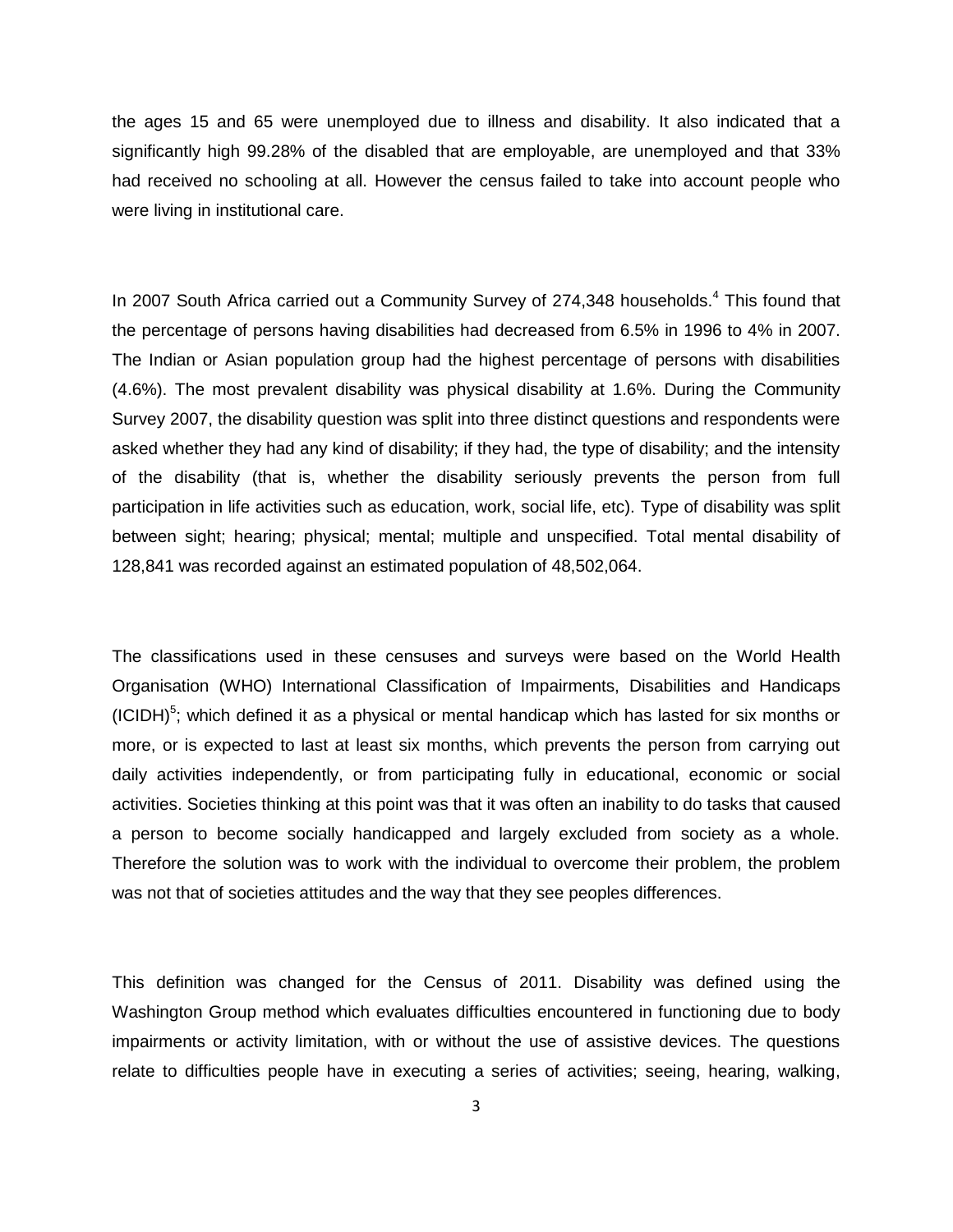communicating, and self-care, remembering and concentrating. In regards to the question on remembering and concentrating 95% replied that they had no problems, whilst 96.65% reported no problems with self care. The 2011 census estimated the total population of South Africa at 51.7 million.

The lack of reliable statistics impacts on the ability of government to make accurate social policy decisions regarding disabled persons. In addition, historically, disability issues were always looked at only in the context of a health and welfare framework. This has led to the failure to integrate disability into mainstream government statistical processes as highlighted in the 1997 Integrated National Disability Strategy<sup>6</sup> which set out the need for government departments to evaluate the needs and challenges and to integrate these into policies, programmes, plans and procedures. This failure to look at the situation holistically also impacts on the provision of adequate funding to meet the needs of disability groups.

Statistics and information relating to the causes of ID are similarly unreliable. Whilst South Africa is a middle income country it has the greatest inequality in the world. Malnutrition, poor education, lack of access to adequate health care facilities all impact on the incidence of ID. Poor prenatal care can cause ID, in particular poor nutrition, iodine deficiency and Fetal Alcohol syndrome (FAS). These incidences of prenatal causes are all preventable. Whilst intellectual disability has an estimated prevalence of between 2% and 3% in developed countries a study in rural areas of South Africa found a prevalence rate of  $3.6\%$ <sup>7</sup>.

It is estimated that at least one million people in South Africa have fetal alcohol syndrome and approximately five million have partial foetal alcohol syndrome and [other] fetal alcohol spectrum disorders. <sup>8</sup> "Fetal alcohol spectrum disorder is the most common birth defect in South Africa, easily more common than Down syndrome and neural-tube defects combined. FAS is the most common cause of ID and is particularly high in the Western Cape. The Western Cape government is working on programs to identify mothers at risk and to diagnose children as early as possible. In additional to conducting awareness, educational and prevention interventions there are programmes in place to identify, recruit, train and equip health workers, educators,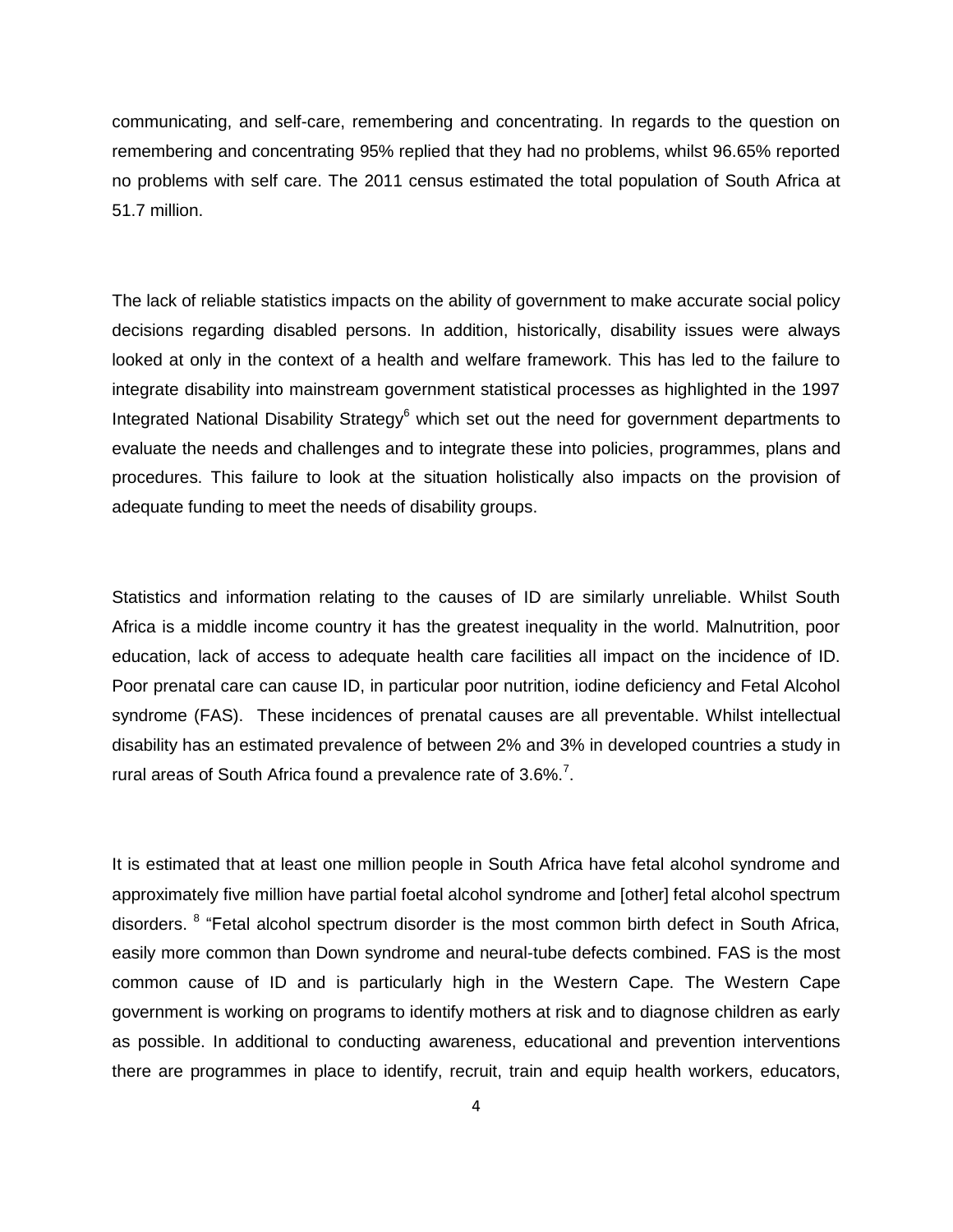professionals and other community volunteers to implement an awareness and education programme in at-risk communities. These aim to equip women in their childbearing years, especially those at risk, to make informed choices, enabling them to protect their unborn babies from the devastating effects of alcohol consumption during pregnancy and, in so doing, to reduce and prevent alcohol related birth defects. Despite this it is believed that the incidence of FAS is substantially under reported. Nor is FAS restricted to viticulture areas of the Western Cape. A recent study in Aurora in the Western Cape diagnosed a FAS rate of 10% with another 7% for partial FAS.<sup>9</sup>

In addition to the lack of reliable statistics 'there is a paucity of published literature on ID in South Africa. The lack of evidence based publications ………precludes an accurate description of the prevailing epidemiology and burden of disablement in this country'.<sup>10</sup>

#### **South Africa and the Disability Rights Movement**

Disabled people in South Africa have effectively suffered apartheid twice. Once under the political system that divided the races and secondly under an unwritten system that segregated the disabled from the able bodied. In the 1970's and the 1980's all disabled people were largely treated as helpless and few facilities were put in place to allow people to develop, grow or even to go about their daily lives with any sense of dignity. As a result they were largely excluded from education and employment and were generally invisible to society. Those who had a severe disability, be it physical or intellectual, were housed in hospitals or asylums and kept largely within the confines of the institution in which they were housed.

The disability rights movement in South Africa can be traced back to 1981 with the UN Year of Disabled Persons. Although this was not recognised by the government of the time it was promoted by many disability NGO's. By 1984 a group of people had set up Disabled People South Africa (DPSA), run by disabled people for disabled people and it has shaped South Africa's policies towards disabilities over the intervening years. Its beginning was a response to the fact that any commission of inquiry or any government body that looked at disability issues never seemed to have persons with disabilities as part of the panel. It was always people without disabilities talking to people with disabilities. There was also interaction between white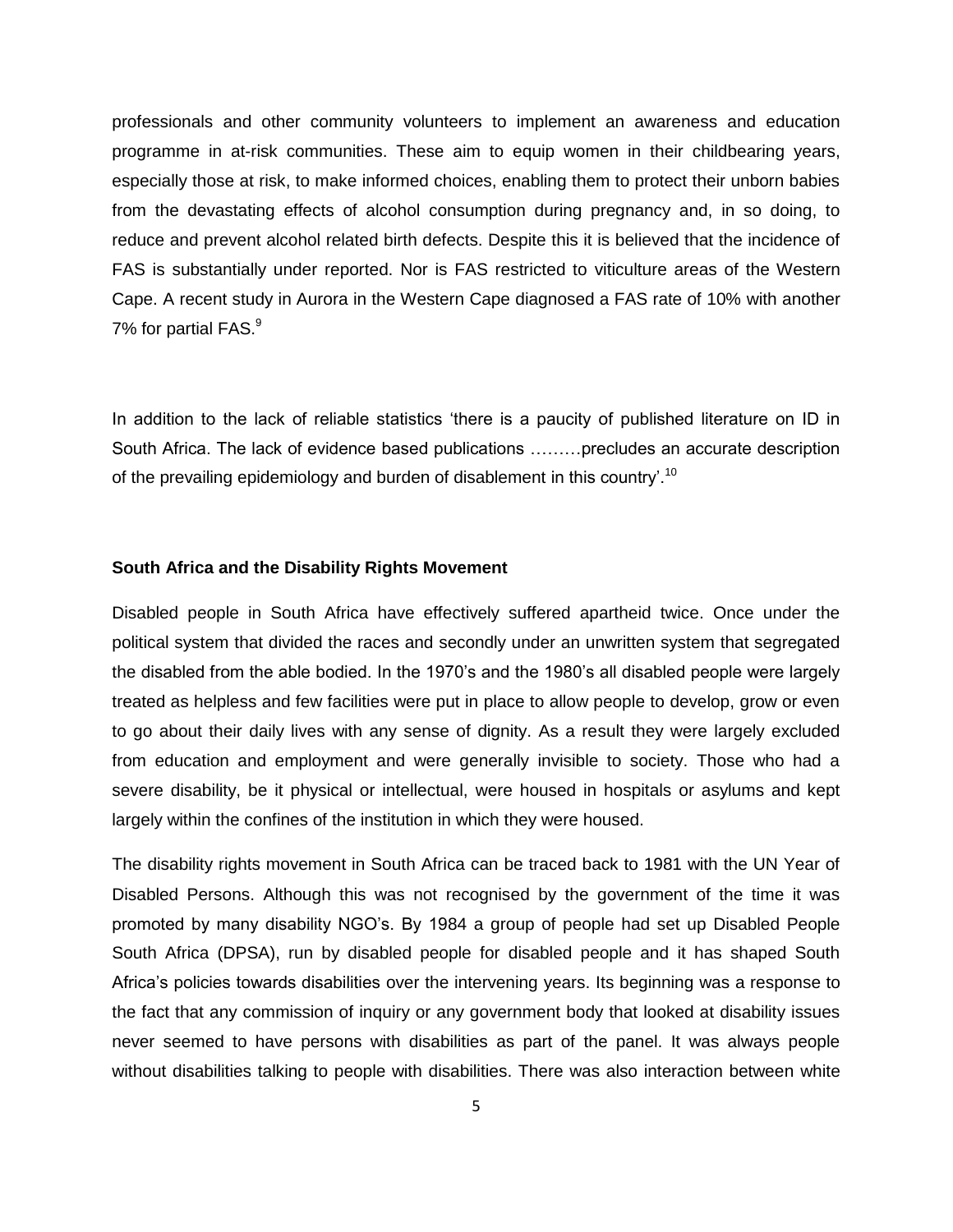and black people with disabilities for the first time. To be black and disabled at this time was to be totally marginalised. The state offered a deliberately substandard level of schooling for non whites, alongside poor or non-existent medical and rehabilitation facilities. Various groups started to get together to work towards a better environment and better conditions. One of these groups was the Self Help Group of Paraplegics in Soweto, or SHAP as it was more commonly known. Many of these groups were formed around specific disabilities, but DPSA was different as its members were drawn from all disability groupings. Their strategy was to build local groupings to work towards better conditions for all types of disability. By 1986 when the government had decided to recognise a year of disabilities the DPSA was sufficiently well organised to be awarded a government grant which was used towards the purchasing of assistive devices. Gradually membership increased and the group attracted some funding from abroad to continue its advocacy efforts and by 1992 the Disability Rights Charter was established which lobbied for independent living in a safe environment free from discrimination.

The DPSA was also unusual in that it demanded gender parity in its representation, there was an acknowledgment that disabled women were the most marginalised group and firm efforts were made to counter this. Each local group was always headed by a man and a woman. Despite this even in 2001 it was acknowledged that the visibility of women as leaders within the organisation was still very low. As democracy dawned the DPSA was active in working in incorporating disability rights into the new constitution. For all that the constitution speak to equal rights within South Africa, as with the rest of the continent, disability is stigmatized with women bearing the brunt of the caring for PWID.

There were a number of NGO's active in the disability arena at the same time and these formed an umbrella body the South African Federal Council on Disability which together with DPSA worked on developing disability rights and providing services to the disabled community on behalf of and in conjunction of the government.

The Western Cape Forum for Intellectual Disability has been running for over 40 years. Established by Doctor Vera Grover in 1970 it was founded to develop services at a regional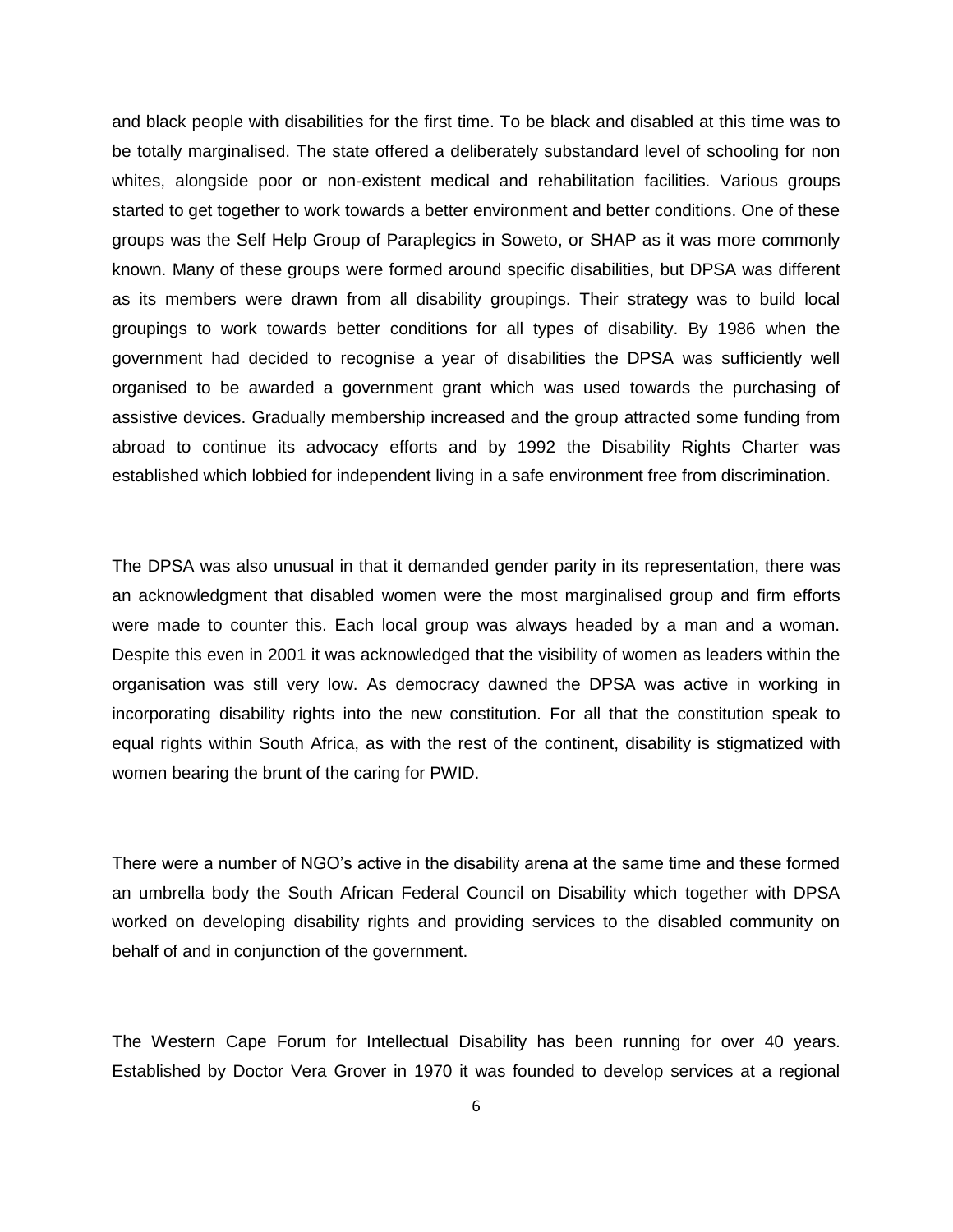level for all those in the Western Cape with a mental retardation (the term in use at the time) and was funded by a grant from the South African National Council of Mental Health. In 1986 the term mental retardation was changed to mental handicap and from this to the term intellectual disability in 2000. Advocacy work for service providers in the field, along with mutual support, training and research were the founding aims. The forum now represents 150 organisations and individuals. Over the years they have successfully lobbied for an increase in provision of care grants for those over the age of 18 needing care, increasing subsidies for protective workshops and successfully won the right to education for those with a profound intellectual disability. They fill a gap in service provision with on-site training at 16 special care centres from previously disadvantaged communities. This covers everything from financial management, programme development, governance, physiotherapy, communication and information about HIV/AIDs and TB. They also produce pamphlets, DVD's, booklets specifically developed for PWID. As well as advocating for the care of those with PWID they seek to ensure that the rights and needs of PWID are incorporated in government policies, provide opportunities for skills development and speak for those unable to speak for themselves. They also award scholarships for research and resource development in the field.

#### **Government policy - general**

The UN declared 1981 as the International Year of Disabled Persons but this was ignored by the South African government. This was followed by the UN Decade of Disabled Persons from 1983 to 1993. The South African government recognised 1986 as the National Year of Disabled Persons (that year was the UN Year of Peace which the SA government did not recognise). This focus of attention on disability issues led to the recognisance that there was no disability policy in place and that the services offered by government were both few and far between and largely inadequate. As a result the government set up an Interdepartmental Co-ordinating Committee for the Care of the Disabled. This was a collaboration between the NGO sector and the state.

By 1991 none of the recommendations had been implemented and the committee was disbanded. A new organisation, the South African Federal Council on the Rehabilitation of Disabled Persons, was formed in its place. This organisation also struggled to be effective but in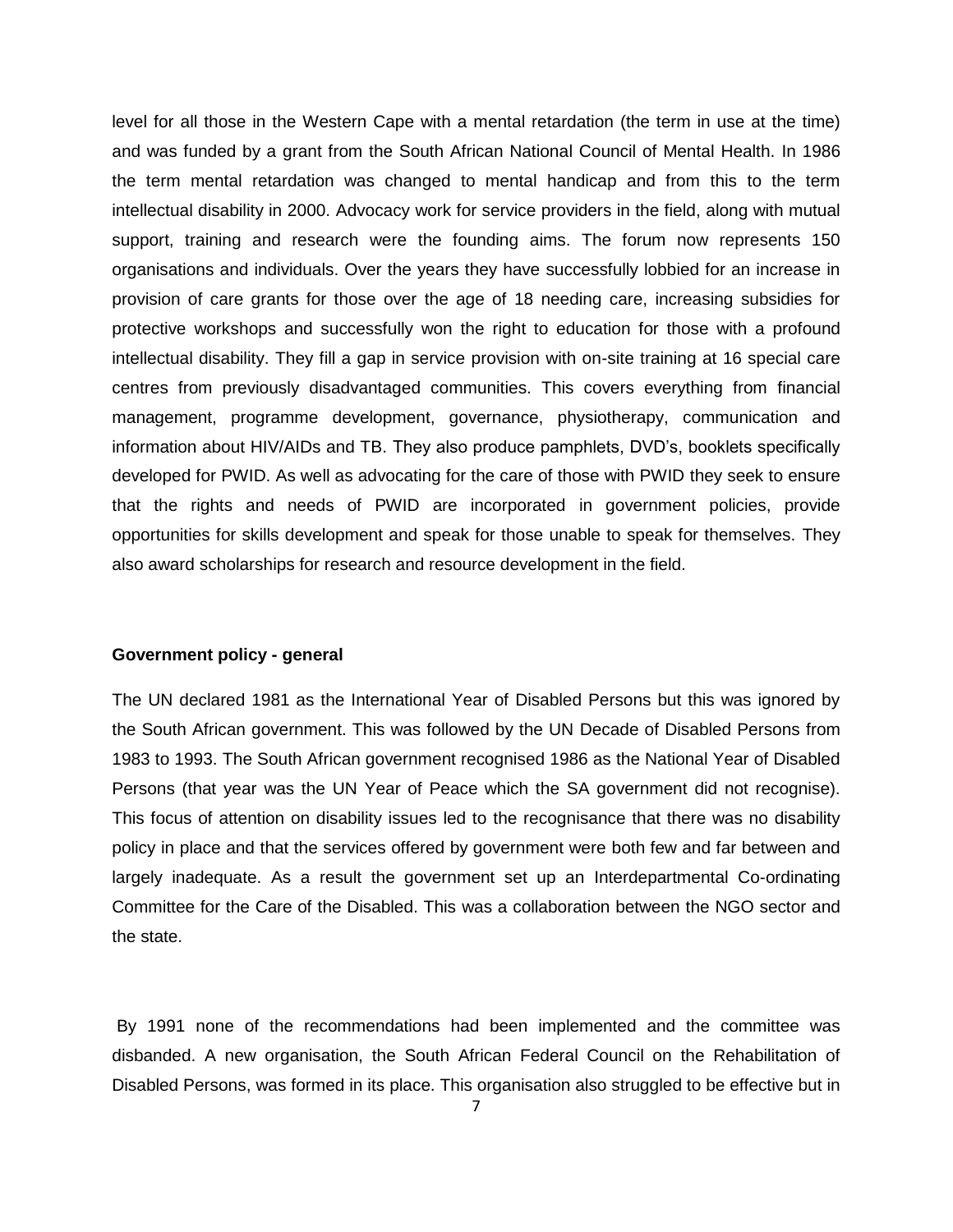1993 the UN Standard Rules on the Equalisation of Opportunities for Persons with Disabilities gave guidelines that governments could work towards. One of the key aims was to work towards equalisation of opportunities for people with disabilities through the enactment of policies and the working together of state and NGO's. Another key step forward in the process was the adoption of the new constitution of South Africa in 1996. It serves to protect and promote the rights of people with respect to equality and with respect to human dignity. Affirmative action is provided for. These rights are contained in the Bill of Rights.<sup>11</sup> In addition the Constitution provided for the Employment Equity Act and for the Labour Relations Act.

The Employment Equity Act, 1998 (EEA) aims to eliminate unfair discrimination in the workplace. Through affirmative action it aims to redress past disadvantages suffered by workers. The designated groups are blacks, women, and people with disabilities. The EEA defines disabled people as "people who have a long-term or recurring physical or mental impairment, which substantially limits their prospects of entry into, or advancement in, employment." In terms of the EEA, employers may not unfairly discriminate against employees or applicants for employment because the employer suspects or believes, whether the belief or suspicion is correct or not, that the applicant or employee has an impairment that amounts to a disability, or that they have been disabled, or they are, or have been, associated with other people who are, or have been, disabled.

By 1995 a disability desk had been established in the Presidents Office as part of the RDP programme, this led to the Office of the Status of Disabled Persons in May 1997 with the broad aim of ensuring that disability issues were addressed by all governmental offices.

The Office on the Status of People with Disabilities (previously the Disability Unit) was established in 1997 as a Directorate of the Office of the President, with the aim mainly to influence policy development and to start to change the attitudes of society towards disability. This brought together various government departments (housing, health, labour, environment, welfare, transport etc) to work on disability issues noting that, at the time, the majority of disabled people were excluded from society and that less than 1% were in formal employment.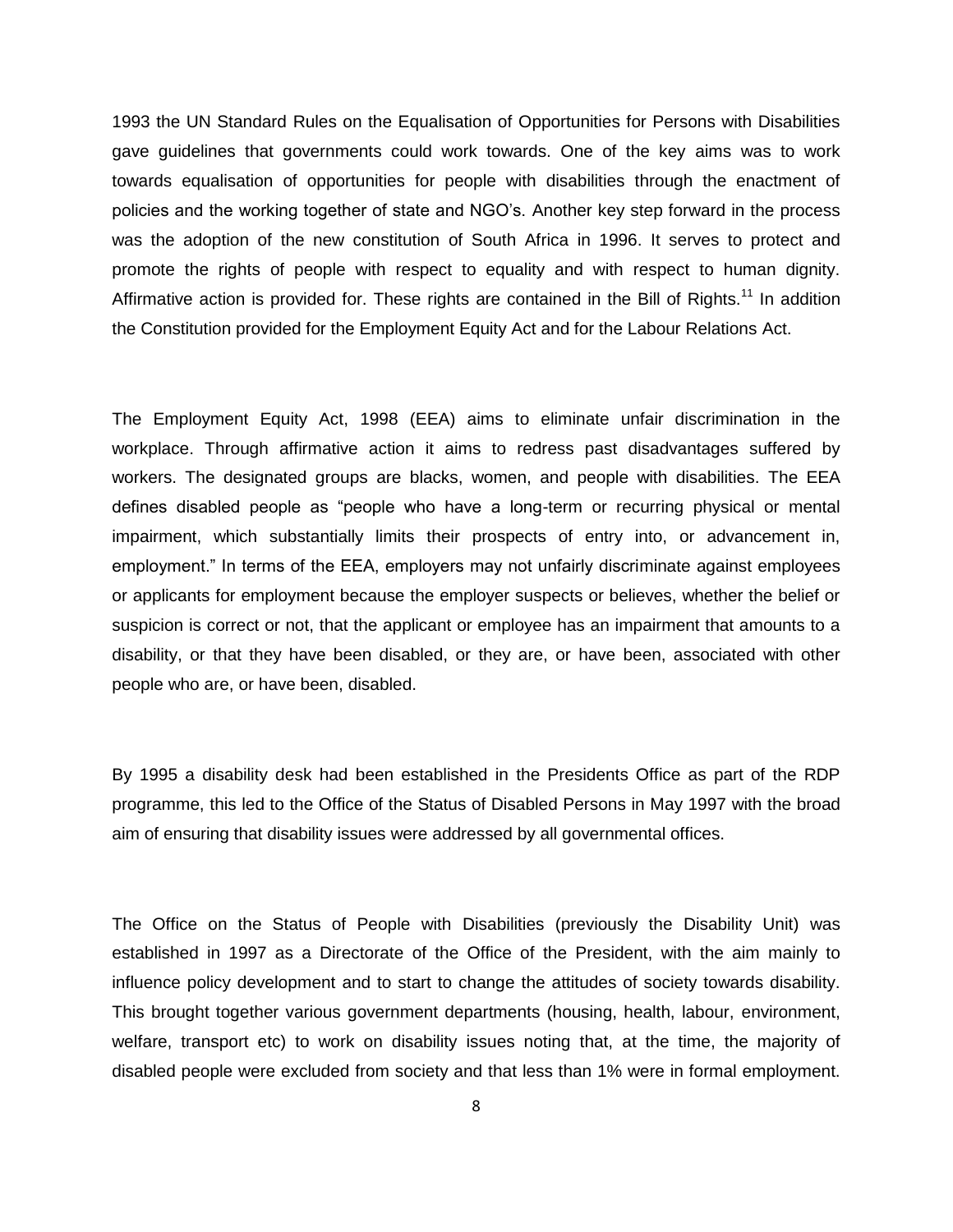In 2009 the Office on the Status of People with disabilities was moved to the Department of Women, Children and People with Disabilities.

The Integrated National Disability Strategy of 1997 worked towards the development of policies and programmes aimed at people with disabilities. These included free healthcare, social assistance and inclusive education for both adults and children. The strategy, noted in particular that women were still seen as second class citizens and as a result were more likely to be malnourished, destitute, illiterate with lesser chance of founding a family. The strategy also acknowledged the change worldwide to reposition disability as a human rights issue (rather than health and welfare) arising from the UN Standard Rules on the Equalisation of Opportunities for Persons with Disabilities. The strategy stressed the need for further research into promoting the participation of people with disabilities in society. Disability was starting to be seen as coming from the environment in which a person found themselves rather than being located within the person themselves.

The National Disability Strategy comments on the vulnerability of PWID in the move from institutional care to living in the community and that unless the proper levels of assistance are put in place they often end up homeless and living on the streets. In addition it notes the poor medical and services infrastructure in place to help PWID. "People with severe intellectual disabilities living in rural areas often have a low life expectancy, due to lack of care, support and access even to the most basic services. Families can seldom meet the additional financial burden of regular visits to hospitals, additional expenses for equipment and assistive devices, and other necessaries".<sup>12</sup> South African researchers at this time were also keen to stress that much of the available material and research in this area emanated from the West and some of the solutions proposed were therefore not appropriate to the African context. Acknowledgment of the needs for different approaches for diverse cultures are largely missing from the Western approach.

South Africa celebrates National Disability Rights Awareness Month annually between 3 November and 3 December. The 3rd of December is the International Day of persons with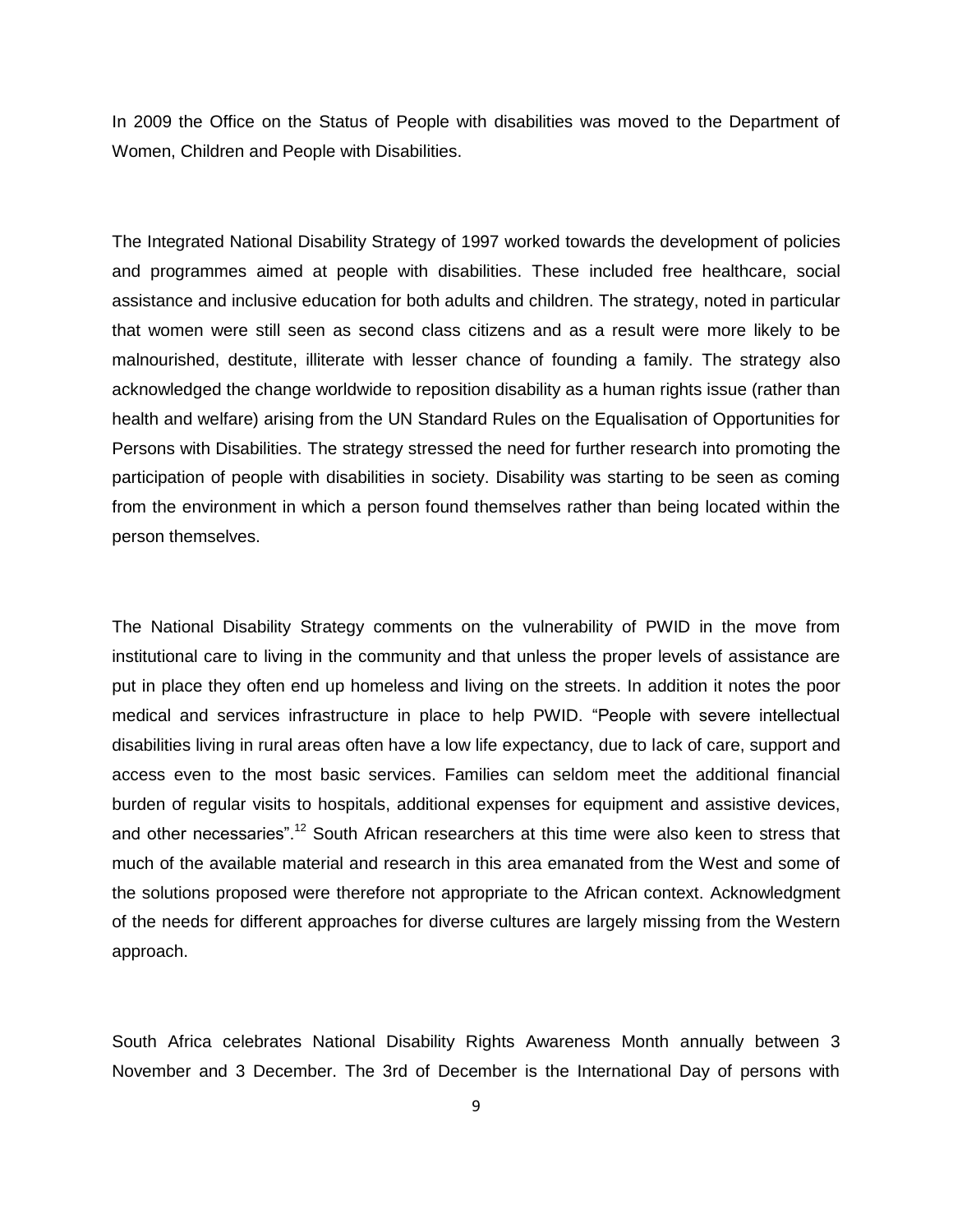Disabilities which is also known as Disability Rights Day. The South African Government, led by the Department of Women, Children and People with Disability runs a comprehensive campaign to raise awareness on key issues affecting disabled people. During the Disability Rights Awareness Month, government works to inform people of the barriers that stop PWD from being fully integrated into society. The educational aspect aims to change attitudes towards PWD and to look at ways that the government has worked to better the lives of those affected.

PWID are vulnerable and South Africa suffers from persistently high rates of rape and sexual abuse. In the early 1990s Cape Mental Health established the Sexual Assault Victim Empowerment (SAVE) programme. This provides assessment, support and court preparation services for PWID who have been the victims of sexual assault, by assisting them with investigation and evaluation of their competence to act as witnesses or their capacity to consent to sexual intercourse, compilation of court reports, and provision of expert evidence in court. The programme has trained many members of the South African Police Services and public prosecutors to develop the skills they need to conduct interviews with PWID with greater sensitivity and understanding of their special needs.

Despite these efforts PWID remain marginalised, policies look good on paper but achieving the necessary changes and support has proved difficult. In addition " Implementation of the CRPD in rural areas has been particularly deficient due to the compounded impact of traditional beliefs, poverty, low literacy levels and lack of access to the built environment, ICT and transport infrastructure that persons with disabilities and their families living in rural areas have to endure.<sup>13</sup> There is no obvious co-ordination of policies that will look after PWID throughout their life. For many their lives remain in the shadows and they are only seen when they take up a health service. Access to services varies hugely by province. In the Western Cape there are an estimated 180,000 PWID of varying levels. Of these only about 2% have a place at specialised day care or in a protective workshop.<sup>14</sup>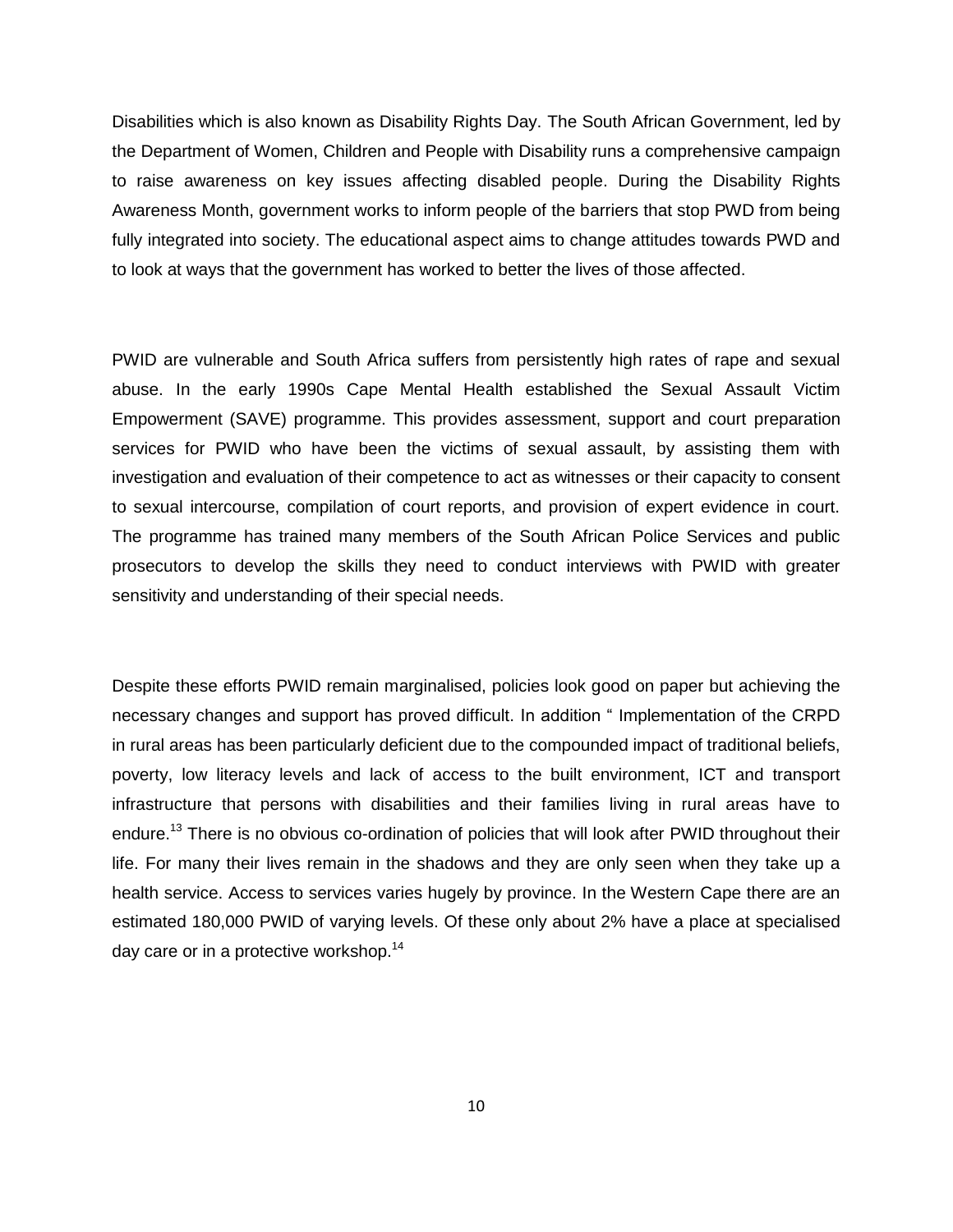#### **Disability and Employment**

The UN Convention on the Rights of Persons with Disabilities (CRPD)<sup>15</sup> specifies that State Parties "shall safeguard and promote the realisation of the right to work, including for those who acquire a disability during the course of employment, by taking appropriate steps, including through legislation, to, inter alia, employ persons with disabilities in the public sector". The South African government then set a target of having  $2\%$ <sup>16</sup> of people employed in the Public Service to be disabled persons. This target was set in November 1995, when the first White Paper on the Transformation of the Public Service identified a 2% disability equity target with a deadline of ten years. By April 2005, the reported percentage of employees with disabilities in the Public Service was only 0.15%. The deadline for this target has since been extended twice; first to March 2010 and most recently to 2014.

According to the Public Service, the percentage of employees with disabilities in the Public Service as at October 2007<sup>17</sup>- was a mere 0.2%, requiring at that time a further 19,823 people with disabilities to be employed in order to reach the 2% disability equity target. At the end of the 2010 Financial Year the Department of Public Works stated the percentage of people with disabilities employed by Government was a mere 0.22% which had increased to 0.36% in 2012. In 2013 the South African government became the biggest employer in the country, employing 22.6% of the total workforce.

In 2007 the Department of Public Service and Administration published a handbook 'Reasonable Accomodation for People with Disabilities in the Public Service' followed in 2012 by a policy on accommodation and assistive devices. Despite these efforts only 50,867 disabled persons out of the total work force were reported to be in employment in both the private and public sector in 2013.<sup>18</sup> This is despite substantial efforts made by government to increase these figures. A training course in disability management developed in 2011 by the Public Administration Leadership and Management Academy in order to provide officials with skills that would assist them with inclusion of persons with disabilities in the workplace, and remove barriers preventing their successful participation in the job market. Between October 2011 and 31 March 2013 574 officials have been trained. 293.4. A database has also been created of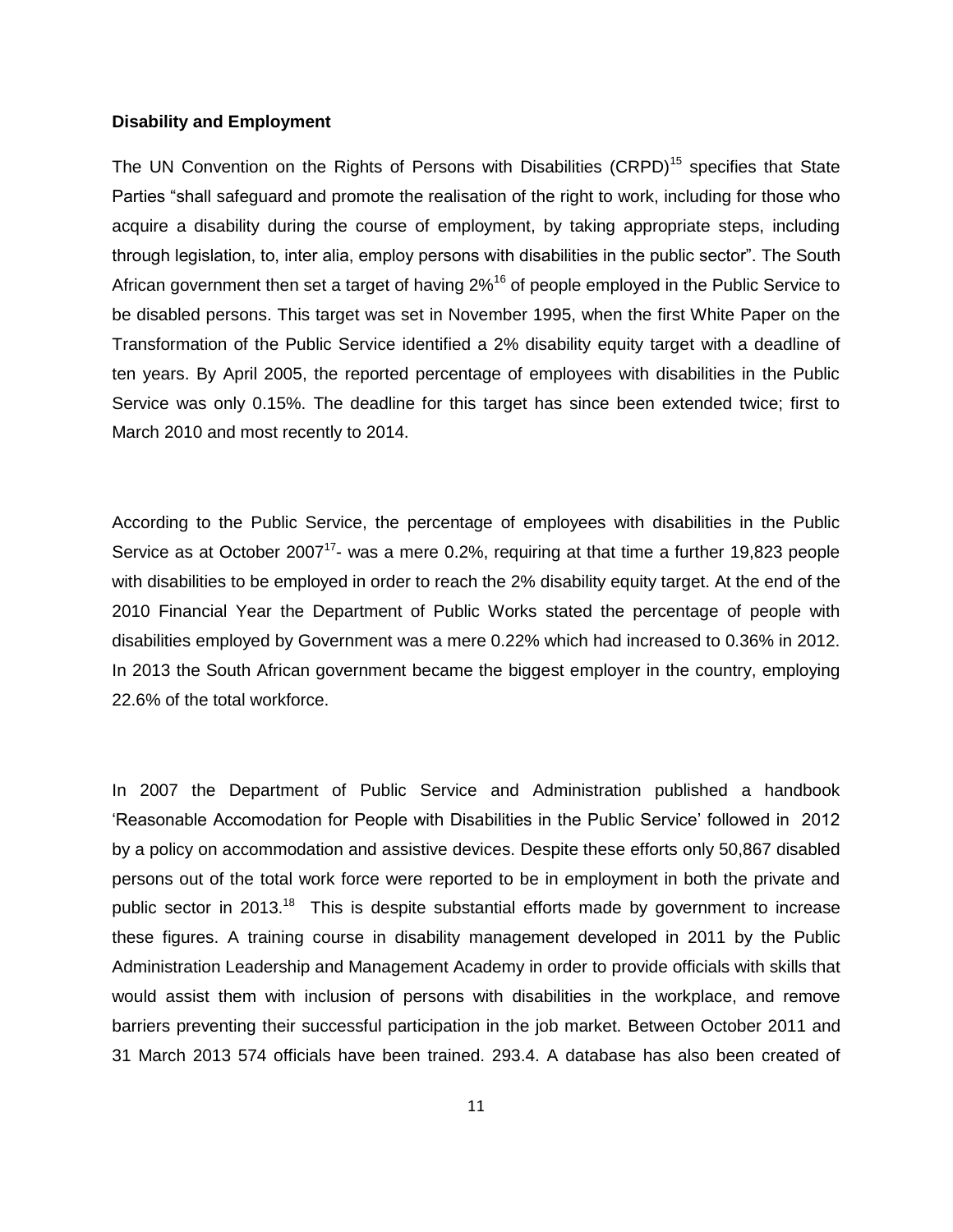persons with disabilities in order to assist in recruitment persons for employment in the Public Service.

In the private sector persons with disabilities accounted for approximately 0,8% (43,666) of the total number of employees by all employers in 2011/12, down from 0.83% (43,913) in 2010/11; more than 60% of employees with disabilities occupied semi-skilled, unskilled or temporary positions in 2011/12.<sup>19</sup> No data split of type of disability is available.

According to the Baseline Country Report to the Convention on the Rights of Persons with Disabilities 9,541 persons with disabilities were enrolled in learning programmes between 2008 and 2011. Of these 5142 finished their learnerships and went on to gain employment. There is no breakdown of type of disability given.

Throughout the country there are protected workshops for disabled people. In 2012 the Department of Social Development subsidised 293 protective workshops across the country. Managed by organisations for persons with disabilities, these employed 14,212 persons with disabilities. There are plans to increase these and to make them more accessible. In particular, there are few facilities in rural areas and provincal governments aims to remedy this. These are to be expanded to include entrepreneurship, training and skills development. In the Western Cape this forms part of the core Persons with Disabilities Programme.<sup>20</sup> Despite this, protective workshops are far and few between, the Western Cape is only opening one new workshop in 2014-2015 in Mitchells Plain and this is specifically for youth with intellectual disabilities. In the Northern Cape in 2013-2014 R750,000 was set aside for the funding of two Protective Workshops, R2.8 million to homes for people with disabilities and R1.3 million will be channeled via NPO's who offer services to people with disabilities. Whilst the government does provide some funding for protective workshops, either through the Department of Health or the Department of Social Development, often this funding is only a grant until someone reaches the age of 21 after that there is no funding available.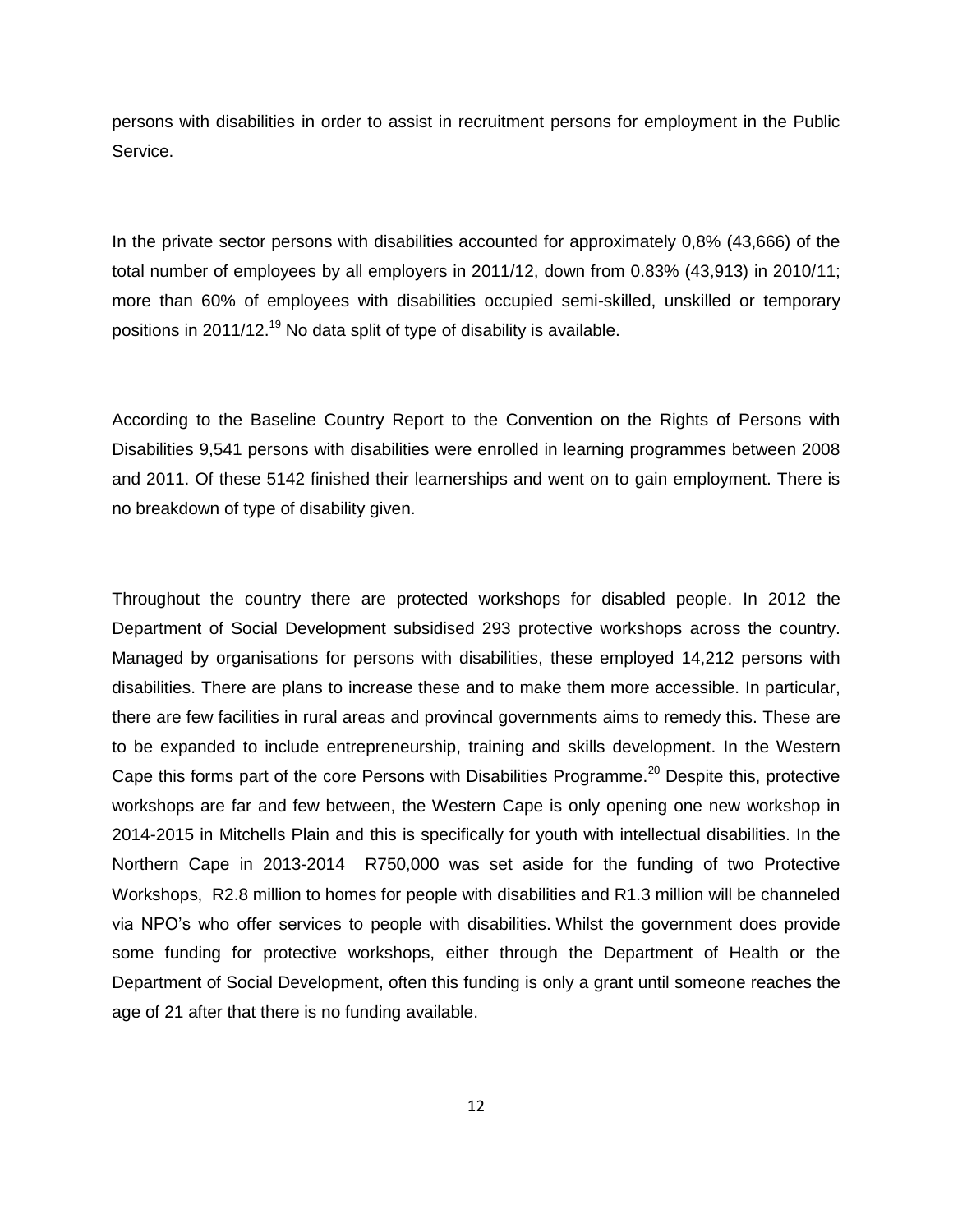The Department of Social Development is working with the South African Federation of Mental Health (SAFMH) on the development of a best practice model for protective workshops, part of which is to make the workshops more sustainable. In 2013-2014 there will be specific training of mangers of protective workshops in the Gauteng area in how to run this best practice model. The government, with funding from the Department of Health and the Department of Social Development, funds awareness of mental health (including ID) issues and to strengthen capacity building. Corporate sponsors are also involved in these initiatives.

As an example the South African Federation of Mental Health 2013 best practice model for protective workshops is based on 6 levels of skills and aims to equip people with mental health issues and or intellectual disabilities with the skills to enable them to participate in the open labour market. It also runs training programs in township care homes for children with intellectual disabilities. This looks to both increase the skills base of the carers but also to integrate PWID into the community and to teach basic work skills with the aim of eventual employment. The funding for this comes from both the private sector and government. There are also partnerships with private companies who take on suitable candidates for the workshops and work within the new guidelines.

Of the residential homes in the Western Cape only a few have work training facilities or workshops. Cape Mental Health is one of these. Their Training Workshops Unlimited has places for 500 PWID. This offers a fully structured training programme which aims to take participants through differing training stages to employment in the open labour market. The plan includes self care, basic work skills, production training, learnerships, a simulated job environment and finally full employment. Participants progress through the programme at their own pace and stop at the highest level that they can reach.

Oasis was originally founded in 1952 by a set of parents of children with ID who were not allowed access to schooling so the parents set up their own educational establishment. Today Oasis still run two day centres for 90 children with severe or profound ID, many of these children have more than one condition. Another four houses look after adults with disabilities. They also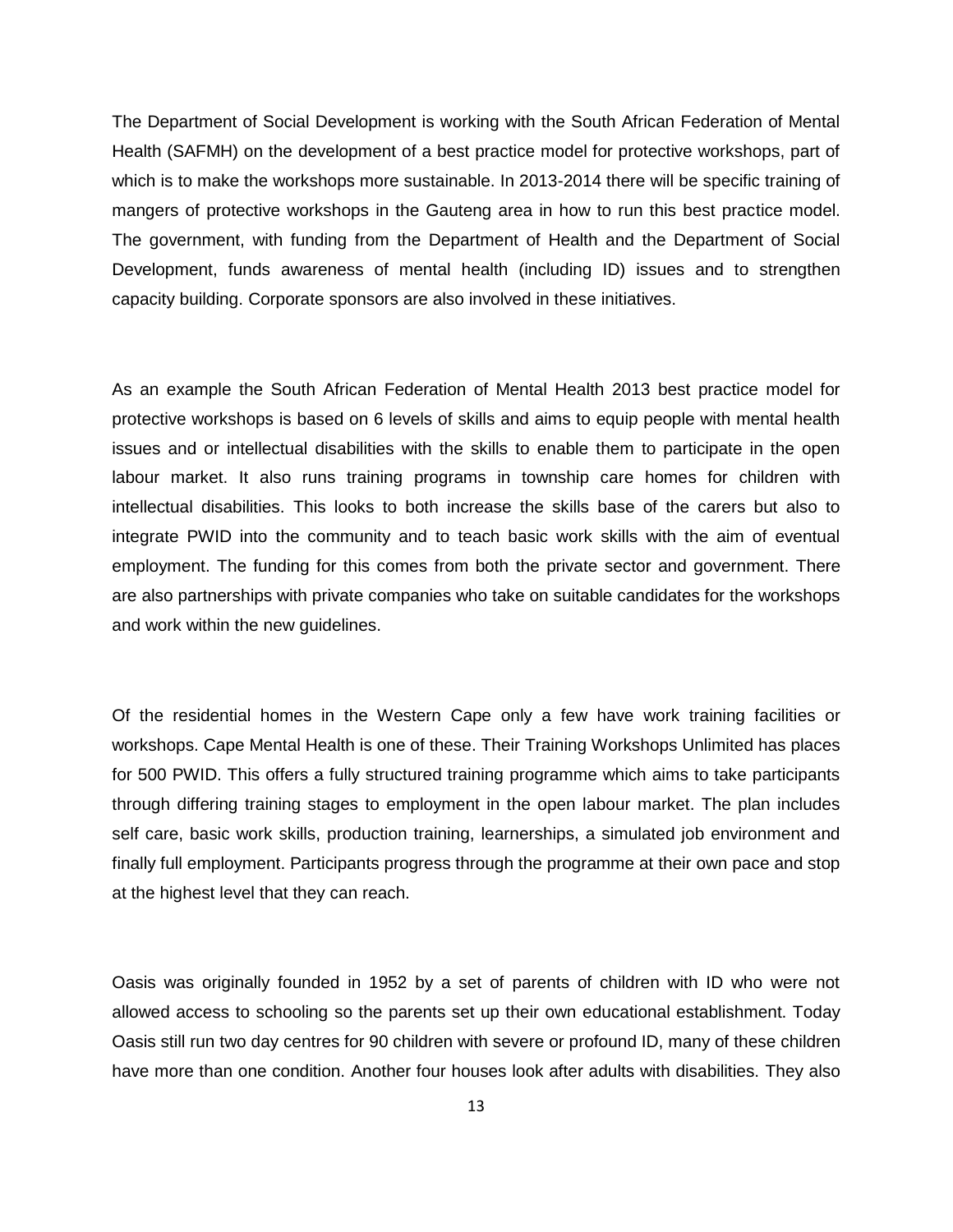provide two respite homes for carers. In addition they provide workshops and training. Their main employment schemes are a recycling centre, a bakery, a bookshop and two bric a bric stores all of which generate income for the organisation and provide employment opportunities. The recycling unit employs 360 workers who would otherwise have no prospect of employment. Oasis recognises that many of the participants are unlikely to be able to participate in the open labour market so seeks to give people are meaningful employment as possible, with a choice of activities within their own workshops.

#### **Education**

The Department of Education acknowledged the need to included people with disability within the educational system in the 1995 White Paper on Education and Training.<sup>21</sup> This was followed by two committees that investigated special needs and education. One of these was the 1996 National Commission on Special Needs in Education and Training and the other the National Committee on Education Support Services. This led in 2001 to the White Paper on Special Needs Education<sup>22</sup> which developed an inclusive educational policy. Learners were to be integrated into the existing system whilst recognising that they had differing support needs.

The White Paper on Education and Training also noted that services for learners with special educational needs (LSEN) as well as other educational facilities were racially based and had to be changed to equal education for all.

In October 1996, the then Ministry of Education appointed the National Commission on Special Needs in Education and Training and the National Committee on Education Support Services to investigate and make recommendations on all aspects of 'special needs and support services' in education and training in South Africa. The final report was published by the Department of Education in February 1998 followed by a Consultative Paper (Department of Education. Consultative Paper No. 1 on Special Education: Building an Inclusive Education and Training System. August 30, 1999).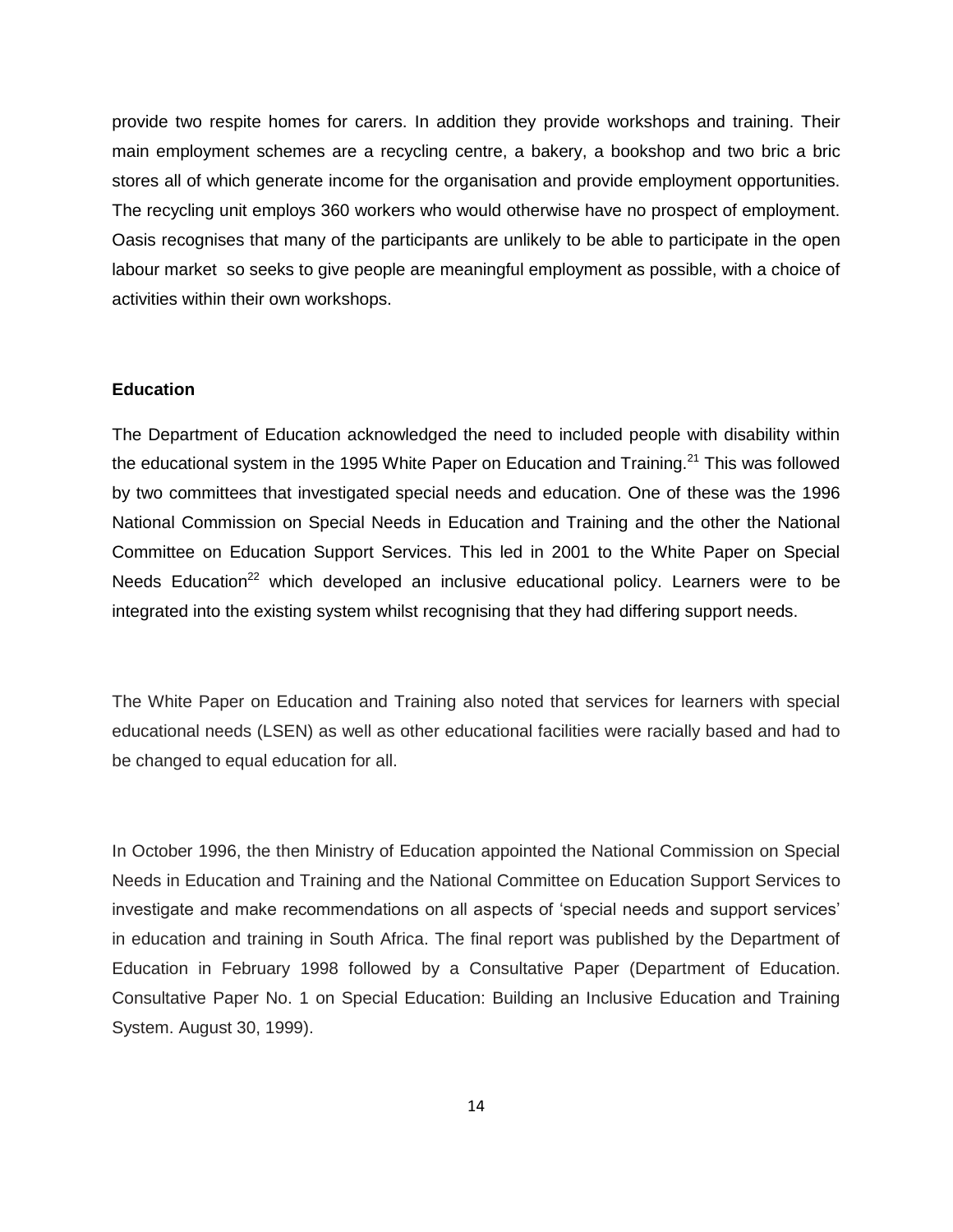The final outcome of this was White Paper - number 6 Special Needs Education Building an Inclusive Education and Training System, published in July 2001 $^{23}$ . The policy states that special needs education is a sector where the ravages of apartheid remained most evident. Special schools were organised according to two segregating criteria, race and disability. The impact of this policy was that only 20% of learners with disabilities were accommodated in special schools. In 2001, statistics show that only about 64,200 learners with disabilities or impairments were accommodated in about 380 special schools throughout the country. Further it was estimated that there were 280,000 learners with disabilities or impairments who were not in the system at all. The report recommended moving towards inclusive education and training.

At this time the government ran special schools which catered for the needs of children classified with having moderate to mild intellectual disabilities (IQ levels of 30 - 70). Children with an IQ of under 35 are considered to be severely (IQ levels of 20 - 35) or profoundly (IQ levels of less than 20) intellectually disabled. These children were not admitted to special schools or to any other state schools and were cared for in NGO run special care centres which were funded by a subsidy paid by the Department of Health (not education) per person.

All schools were gradually to be adjusted to full service schools in order to be able to cater for all learning needs as the costs of changing all schools in the country at one time was both prohibitive as well as logistically impossible. The plan was for this to be achieved over 20 years. In order to facilitate this programme further, in 2005 the Department of Education developed the National Strategy on Screening, Identification, Assessment and Support which determined the nature and level of support required by learners with special education needs.

At higher education level the Department of Higher Education and Training has, since 2008, given full bursaries (rather than loans) to students with disabilities, to cover their education costs. This covers accommodation, books, transport, any necessary assistive devices and human support as needed. The scheme is administered by the National Student Finance Scheme (NSFAS), which annually publishes updated Guidelines for Students with Disabilities for the Department of Higher Education and Training Bursary Programme However only 1% of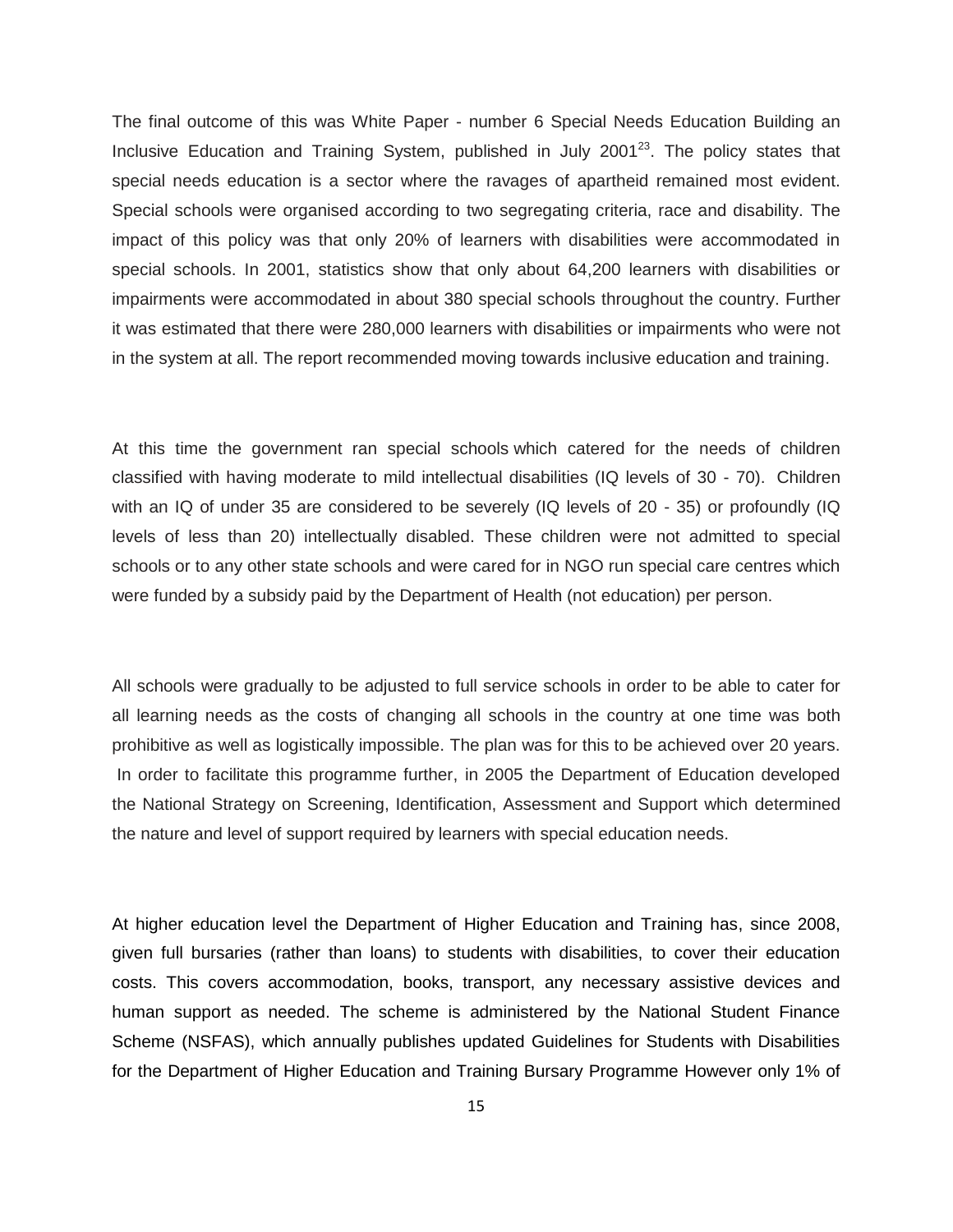students in higher education are disabled. Even though financial assistance may be available to the student many colleges and training establishments are not adapted sufficiently to enable students to be able to take up a place of study.

The National Plan (Vision 2030) is currently being implemented and as a part of it the Department of Basic Education has been working towards a policy of inclusive education which is to be in effect by 2020. The aim goes further than including people in education but looks to support those who are vulnerable because of some disability or because poor economic circumstance could make them prone to dropping out. Strong supporting mechanisms will be needed for this to be effective as South African teachers already face many challenges; poor training, large classes, pupils not being taught in a home language, poor social circumstances, cost of schooling, cultural views regarding education to name but a few.<sup>24</sup> Special schools face additional challenges to traditional schools. "The standard of curriculum delivery in these schools is poor, with a 'one size fits all' approach being used for children with intellectual disabilities."<sup>25</sup> In addition only a limited number of subjects are offered at special schools which limits opportunities for further education and training.

In addition to the educational challenges children with ID are particularly vulnerable to sexual assault whilst at school. Disabled children's vulnerability to sexual assault also appears high in institutions; studies show that 80-85 percent of criminal abuse of residents in institutions is never reported to authorities.120 This is compounded by the lack of general information about, and understanding of, sexuality, particularly on the part of young people with intellectual  $disabilities<sup>26</sup>$ 

A lack of early childhood development and training is another shortcoming although in South Africa the introduction of grade R into the national curriculum is a major step forward. Such early educational practices are not usually found throughout Africa and in general children with disabilities start school much later than their peers and are sometimes kept in the same class for several years due to a lack of progress. Each of the nine provinces now has special schools for those with a variety of disabilities however those with profound intellectual abilities are still excluded although a recent court case will likely change this.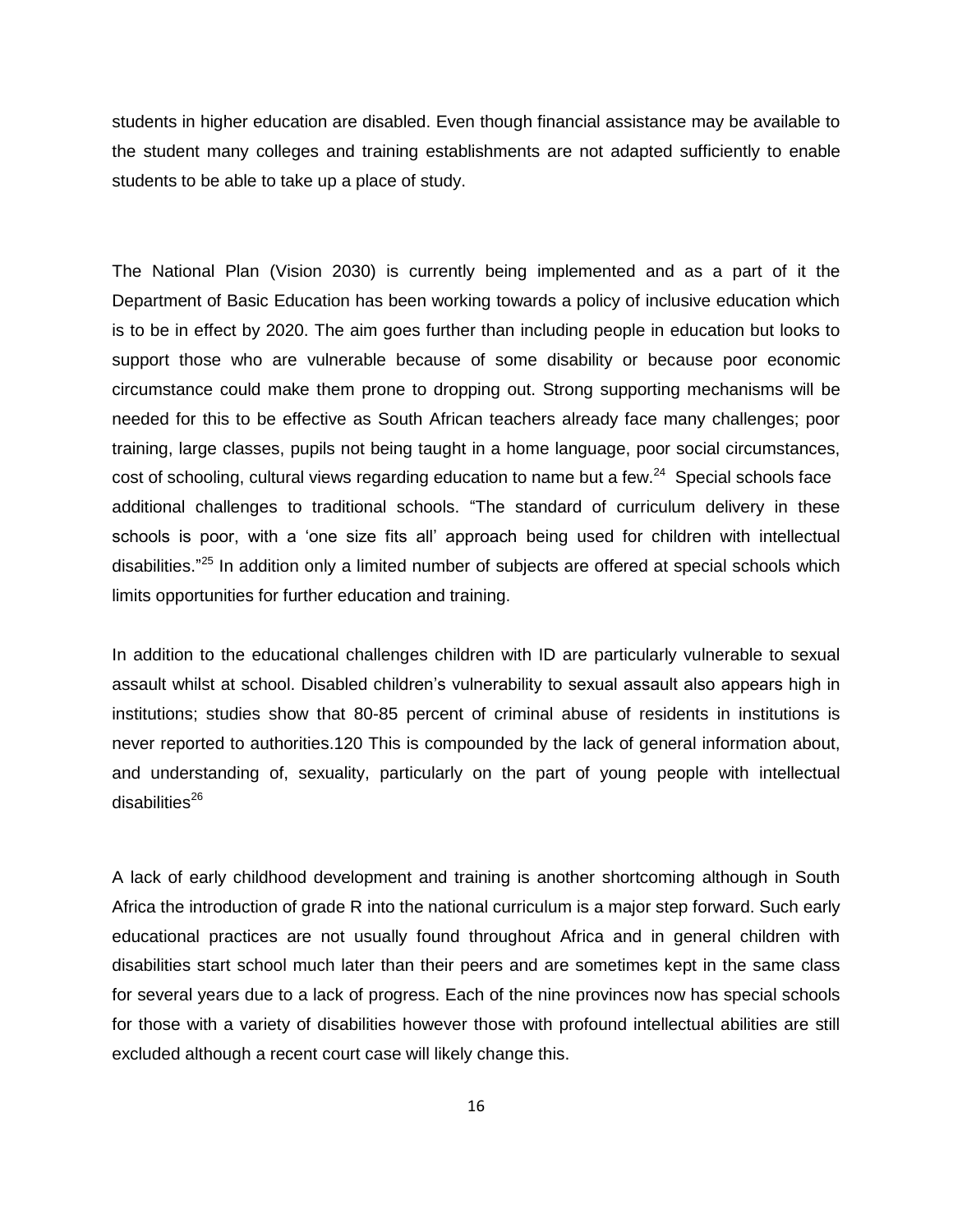The governments 20 year review commented on pace of progress: "Access to special schools for children with disabilities has improved, with the number of public special schools increasing from 375 to 423 from 2002 to 2011. However, there is still a large percentage of children with disabilities not accessing formal education, either through special schools or mainstream education. In the workplace, employment equity and protection of workers from an unsafe work environment that could lead to illness and disability is ensured through effective legislation. Access to learnership programmes targeting youth with disabilities has promoted skills development and further raised awareness of disability. While major strides have been made to include people with disabilities in the mainstream, much still remains to be done to address persistent discriminatory attitudes, inaccessible public transport systems, barriers in the built environment that may prevent people with disabilities from accessing services, lack of access to communication and information as well as poor enforcement of key legislation impacting on disability. To address these challenges, the NDP includes plans to increase access to services, particularly quality education, and employment for people with disabilities."<sup>27</sup>

#### **Funding and Education and Training**

The Skills Development Act of 1998 sought to improve the employment prospects of persons previously disadvantaged by unfair discrimination, and to redress those disadvantages through training and education. In this regard, people with disabilities in particular, were targeted. To enable this in 2000 the South African government set up 21 sector training and educations authorities (SETA's) as part of the national skills development strategy. These work with government, unions, employers, professional bodies and training institution to set training targets and strategies for different sectors of employment and to train and better equip people for work through learnerships and other training courses. Part of the skills development levy is put towards projects that train and develop disabled people.

SETAS offer special grants to employers that employ learners from the designated groups (in terms of the Employment Equity Act 1998) on learnerships. Designated groups include black people (African, Asian, Coloured) and disabled people of any population group. The Department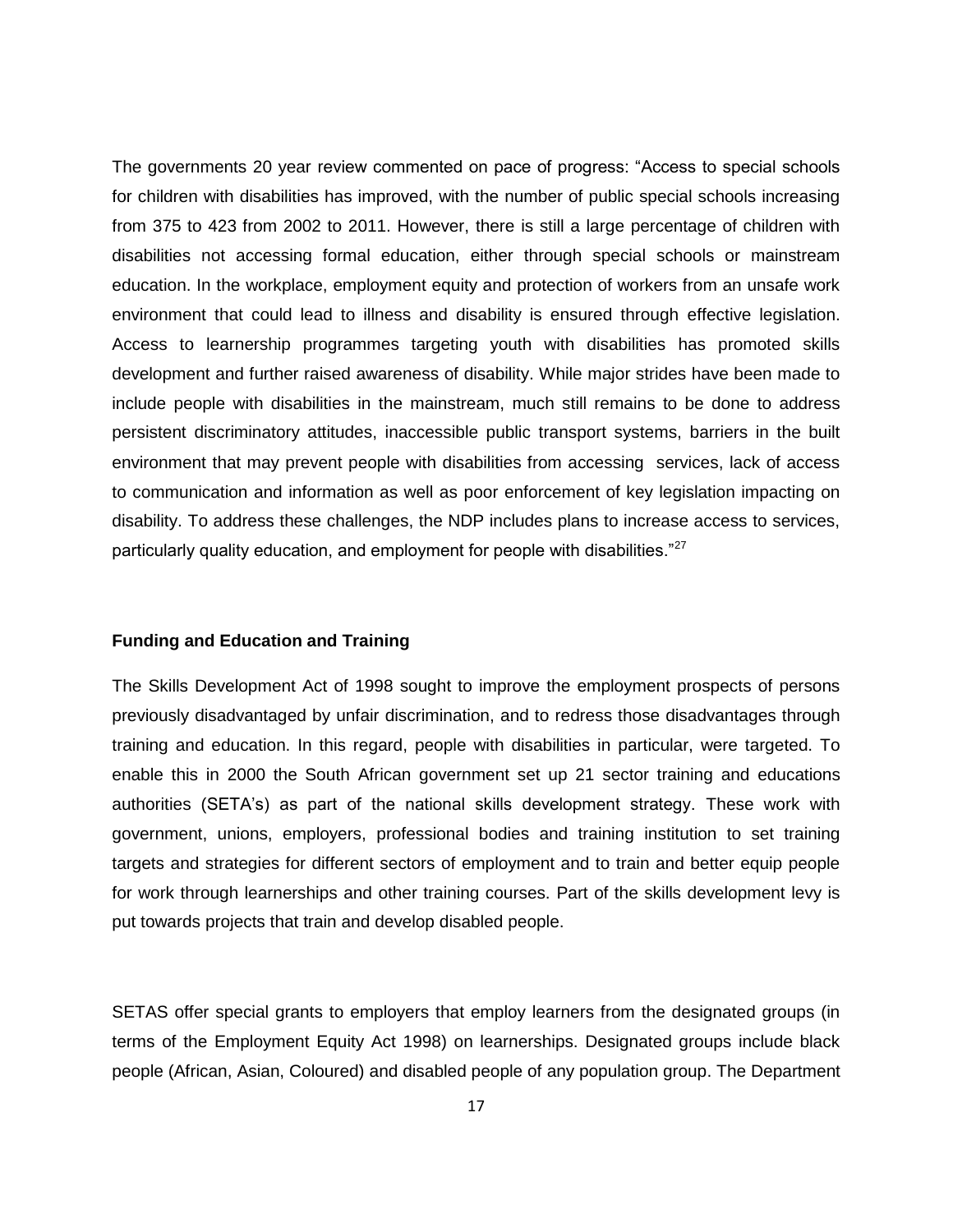of Labour, as the ministry responsible for overseeing SETA performance, require SETAS to expend discretionary and unclaimed grant monies in respect of the following targets: 4% disabled, 54% women and 85% black.

FASSET (the finance and accounting services SETA), for example, pays grants to employers, recognised tertiary institutions and professional bodies who take disabled persons onto learnerships and also provides a disability toolkit to help employers. The grant applies to people with disabilities in general and does not distinguish between intellectual and other disabilities. In addition to grants and subsidies an employer can claim a tax reduction from SARS of up to R50,000 per learner.

FASSET offered two types of payment in 2013; one a grant to employers who took learners onto learnerships (entry grant), and another for successful completion of a learnership (exit grant). These grants range from R8,750, (for a one year course, this includes both entry and successful completion of a learnership). This increases to R12,250 for entry and an exit grant of R22,25 for a two year course. This increases to R35,000 for both entry and exit grants for a three year course. Whilst this is lower than the amount paid several years ago it is still a substantial incentive to employers to take on and train a person with disabilities.

The FASSET Disability Toolkit,28 developed in 2009 and revised in 2011, was put together after research showed that in many instances individuals are not confident in interacting with disabled people. Some reasons for not being comfortable with employing the disabled included: having no skills to manage them; thinking that the disabled cannot do what others can do; thinking that the disabled may injure themselves or others; thinking that it is costly to employ the disabled. FASSET were particularly keen to tackle disability issues as their own research showed that they were nowhere near reaching their targets; only 0.8% of people within that sector had a disability in 2011.

18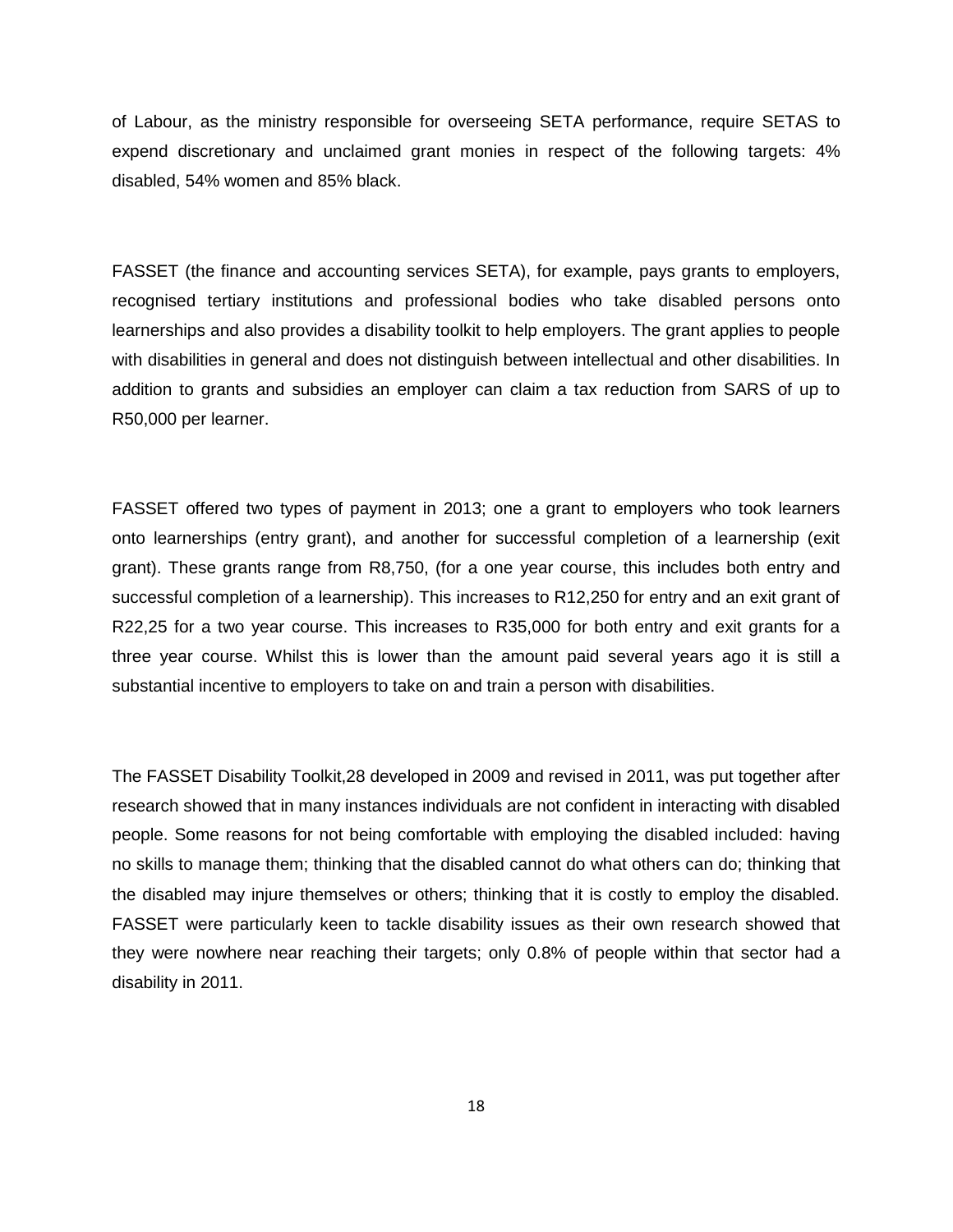Despite these efforts the 2013/2014 Annual Report of the Commission for Employment Equity indicated that people with disabilities only accounted for 50,867 or 0.9% of the total workforce reported by all employers in 2013.

In 2012 SAFMH met with the Services SETAS to look at how services can be improved for PWID and mental health issues and to help them address skills and employment issues in this area.

#### **Residential Facilities for PWID in the Western Cape**

Across South Africa the Department of Social Development<sup>29</sup> subsidises 149 residential facilities run by NGO's, costing USD 4. 5 million. These 149 facilities provide residential care for a total 7,982 persons with disabilities (6,416 persons in urban and 1,566 in rural areas).

In 2006 Kleintjes<sup>30</sup> estimated that in the Western Cape 3.05% of the population had an ID, of these 2.5% had mild, 0.4% moderate and 0.15% profound ID, totaling 108,340 people. (More recent statistics by the Western Cape government estimated the population size as 180,500 in 2013).The vast majority of these live at home in a family setting. Some live in residential homes and others live in a few state institutions such as Alexandra Hospital in Maitland. (A combined total of 600 currently live in Alexandra and Lenteguer Hospitals). Alexandra Hospital has an acute unit for 18 residents which specialises in managing PWID and mental illness. Patients are moved to a step down facility once their condition has stabilised. Cases of readmission to the unit are high and there is an outreach services which works with families in the home in order to reduce the readmission rates.

For those in residential homes their disability grant is paid to the facility. In the Western Cape there are only 41 homes for people with ID. This province has the highest incidence of ID due to fetal alcohol syndrome. The majority of homes are provided by NGO's with some financial support from the government. The support needs for individuals within these facilities varies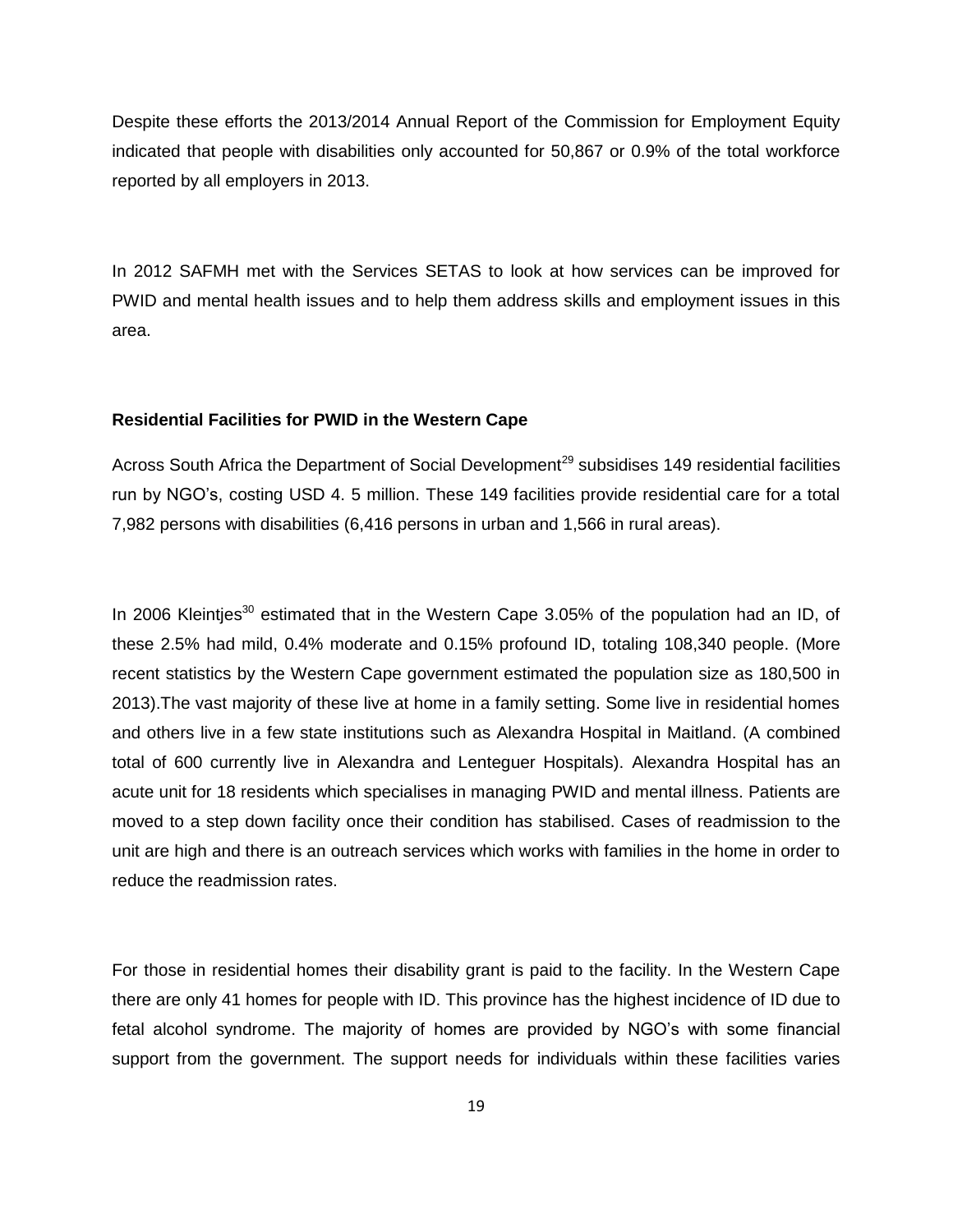enormously. Some of the residents have ID only, others have ID and physical disabilities such as mobility impairments, deafness, epilepsy etc. In addition many are aged and have additional health needs and complications as a result. The Provincial Government of the Western Cape pays a monthly sum of R2,064 (2013/14) per person towards care.

A study by McKenzie, McConkey and Adnams in  $2012<sup>31</sup>$  of 37 residential care facilities in the Western Cape found that 19 were in suburban areas, 10 in rural areas and 8 in townships. The homes had a median size of 49 with an overall total of 2,098 residents. Many of the residents had more than one disability. Multiple health conditions increases the needs of support workers to assist residents and thus increase the overall costs of running a facility. Despite this only the most basic of funding is available. In addition to support workers occupational and physiotherapists are often needed but no financing is provided to employ such specialist workers leaving organisations to fundraise for such facilities and service providers themselves. The majority of these homes are basic residential facilities, they provide little in the way of education and training. The majority of workers are also not trained in ID. Of the 37 facilities 22 included care provision for those with severe ID, 29 for moderate and 28 for mild ID. Twelve of the facilities excluded admission for those who were regarded as elderly or who had mental health problems. The majority of the residents had medication and mental health needs. Behavioral issues were evident for almost all the residents in 18 facilities. Despite this, until 2014, there was no home anywhere specialising in care for those with challenging behavior needs.

The residual impact of apartheid is very evident in some of the residential homes. For Includid which initially took all it's original residential intake from Alexandra and Lenteguer Hospitals over 50% of the residents are white and 38% are coloured. This is not because of any intake policy at the home itself but simply the outcome of history. Alexandra was an all white hospital and the majority of their patients were moved to Includid which sits in the grounds of the hospital. Likewise the original residents of Lenteguer were coloured. Historically there was no home for black PWID. Because of apartheid there has historically been a lack of indigenous practices and cultural awareness within residential homes which are generally run on the Western model.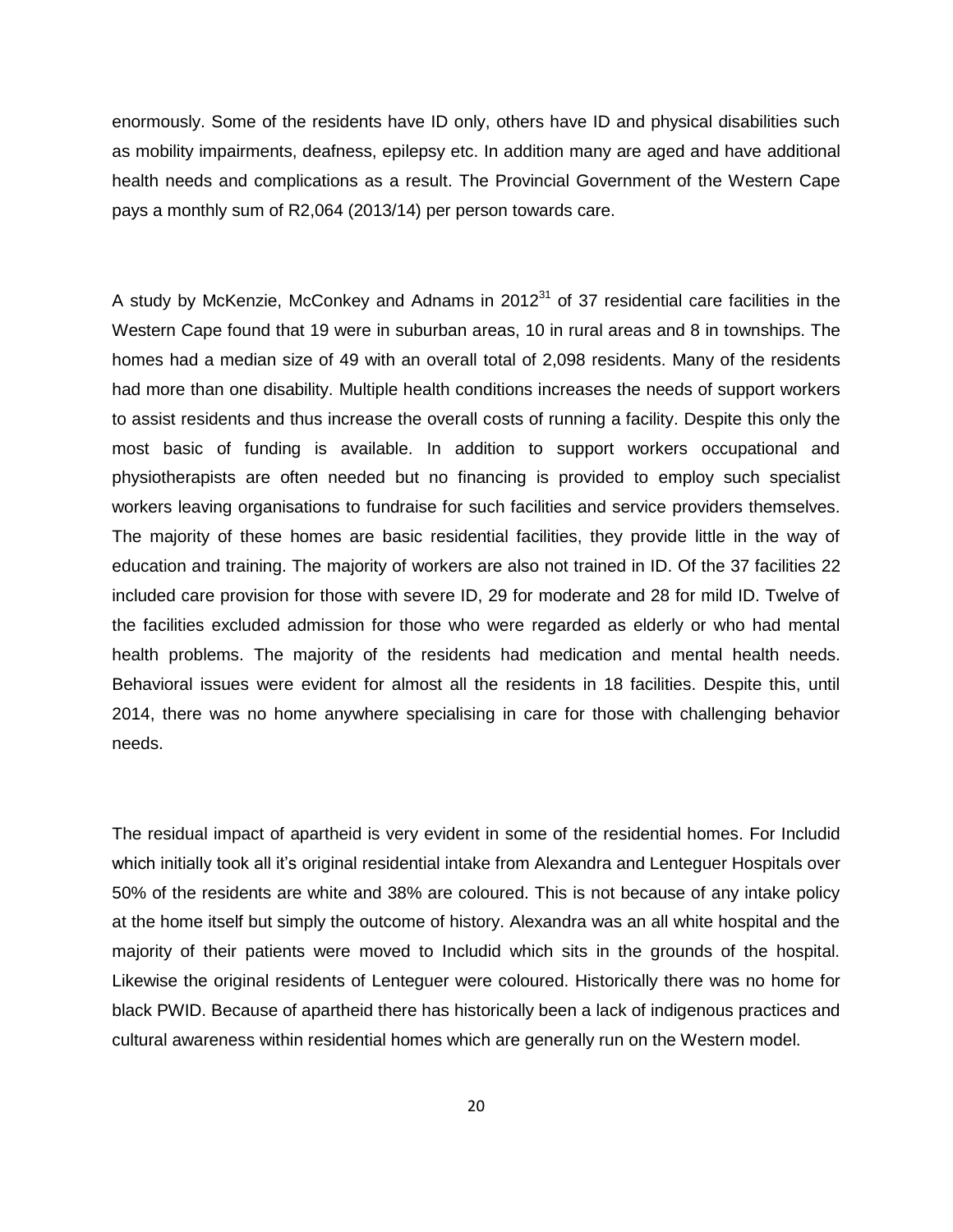A study of facilities within the Western Cape in 2012 found that all provided televisions, most had a garden, games room and transport. In terms of living facilities 50% of residents lived in single rooms, 23% in double room and that the rest lived in dormitories. Only 3 facilities provided facilities for married couples.<sup>32</sup>

The prevalence of challenging behavior is significantly higher for PWID who have a diagnosed psychiatric illness such as anxiety disorders, mood disorders, schizophrenia etc and there will always be some people who require specialised services. It is estimated that at any one time between 40-50% of PWID will have such behavioural challenges and up to 80% of PWID will have some of these difficulties at some point in their life. In the Western Cape a new facility will shortly open to meet the needs of some PWID who have been rejected from other residential facilities as a result of their challenging behavior. This initiative will be jointly funded by the Provincial Departments of Health (R2 million) and of Social Development (R1 million). This comes after a private individual offered R12 million to support new group homes. This will be a pilot project to look at how public/private partnerships can effectively run such an organisation. "Support programmes for disabled people have been under-funded for a long time and I want to change that in the short to medium term in the Western Cape Government and to redirect more funds to disability related issues' said the Premier of the Western Cape, Helen Zille. Professor Craig Houseman of the Department of Health stated that "A developmental policy was developed to outline the approach of the Western Cape government to people living with intellectual disabilities and the actions taken to date are only part of what in time will become a more comprehensive departmental approach with NPO's working in the field."

Current proposals are to move away from looking at a person and their needs by virtue of their IQ alone but to look at the whole package of assistance that is required. This is in line with World Health Organisation guidelines recommending a person centred approach to disability. This would means measuring a persons adaptive functioning and re-assessing on a regular basis. Such assessments would cover mobility, ability to engage in relationships, ability to communicate, ability to learn, any challenging behavior, ability to self care etc. Each person would have an individual care plan with expected outcomes. The needs assessment would then show what assistance was needed and this could then be costed and provided for. This would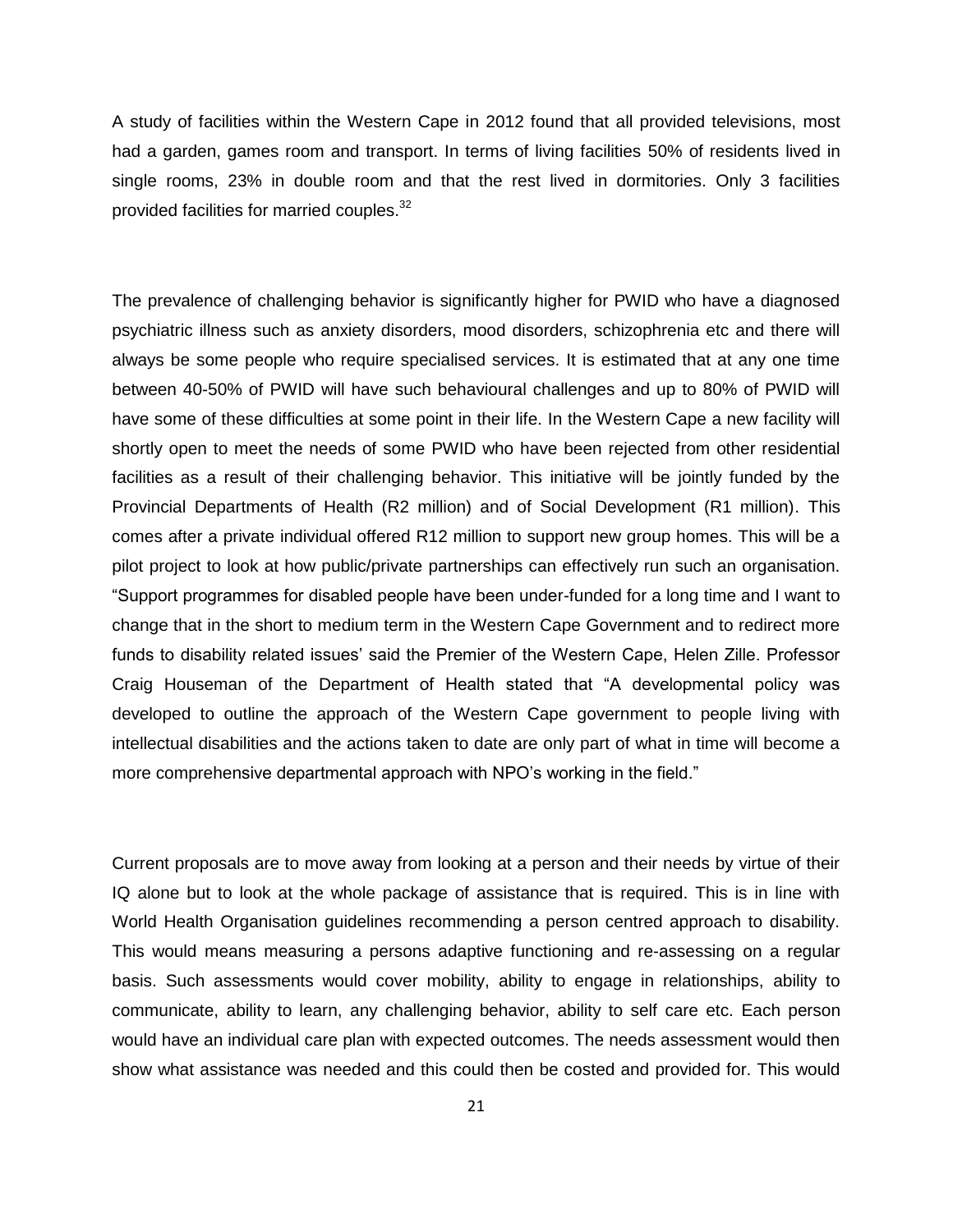encompass assessing the needs of the caring families as most PWID are cared for at home and not in an institutionalised or group homes environment. At regular intervals the plan would be updated depending on any progression made and according to any changes in life pattern that require adaption of the plan, such as ageing or a significant change in the approach to a particular disability.

The draft Western Cape government policy envisages working with NGO's to provide the necessary services. The proposed policy argues for the Department of Social Development (DSD) to be responsible the costs of NGO's utilities, services and staffing. Children with ID would be placed at an appropriate school. Protective workshops would move to the Department of Labour. All baseline needs would thus be paid for by DSD with the Department of Heath providing individual health care needs, such as physiotherapy, occupational therapy, specialist nursing care, psychological counseling etc as necessary. Although this policy is a step forward it still does not seem to address issues such as increasing ageing of residents within facilities which will require greater funding to attend to all the resulting additional health needs. As the majority of PWID are looked after at home they face the prospect of having to move into homes for the elderly once their aged parents have died. This is a traumatic process for anyone but more so for PWID. Government spending plans do not a yet seem to cater for this large increase in numbers moving to such facilities in the next few years.

#### **Funding of intellectual disability organisations**.

There are very few funders of disability groups in South Africa, and almost none that focus on intellectual disability alone. The only consistent funders in this area are the Momentum fund through their corporate social investment programme and some private family trusts.

Since 2006 Momentum has contributed over R75 million to organisations in South Africa This support has been given to over 120 NGOs and educational institutions across the country who collectively provided key social welfare, health and education services to over 650,000 direct beneficiaries. It stands out as being the only CSI funder with a dedicated disability programme.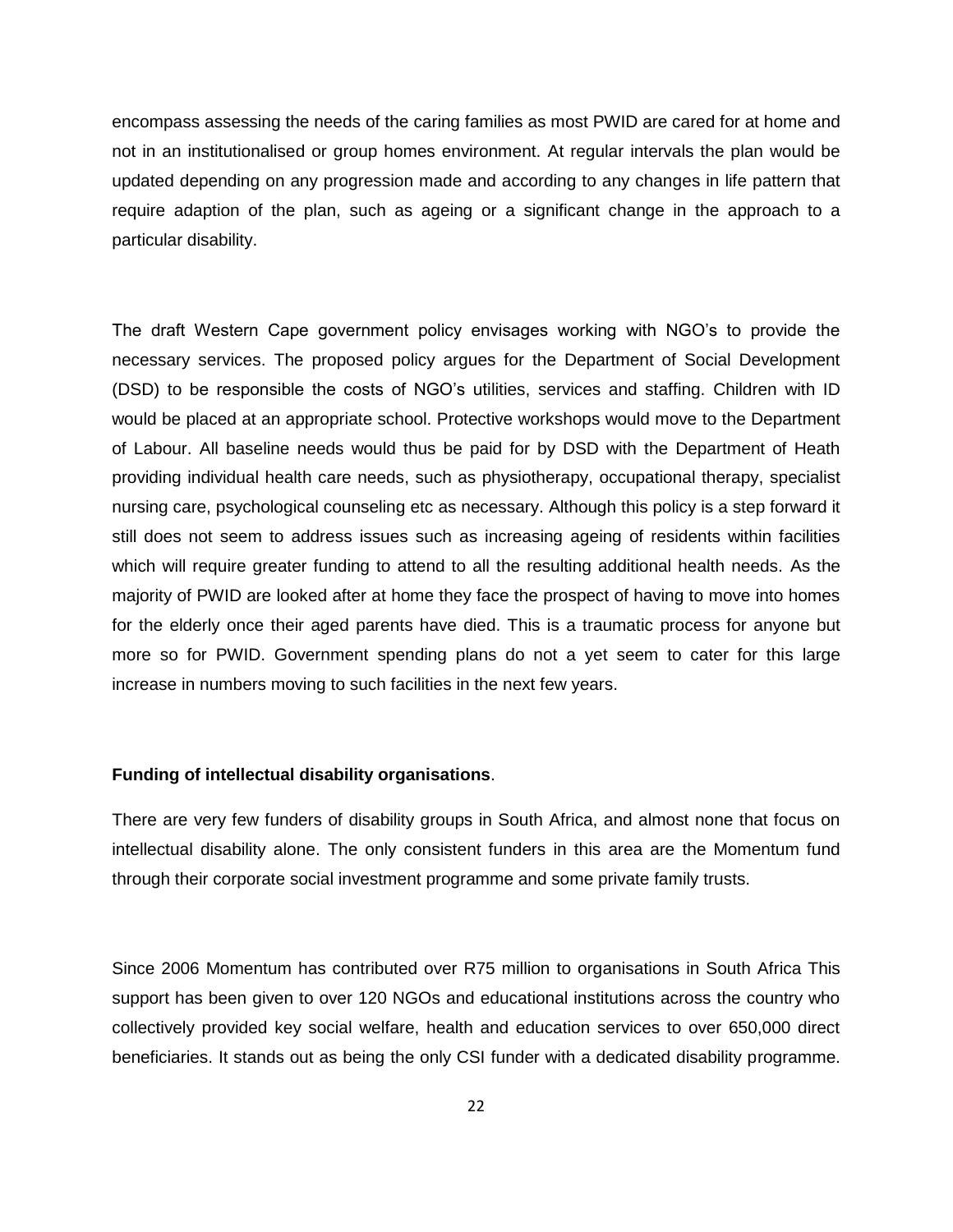In the 2012/2013 financial year Momentum disbursed approximately R6.5 million nationally to partners within the disability sector. A few other organisations, notably ApexHi and the Anglo American Chairmans Fund also donate to disability groups as part of community development funding.

Several private trusts fund disability groups, one or two to intellectual disability groups specifically. The Vera Grover Will Trust is one of these. Professor Vera Grover was a former professor of psychology at the University of Cape Town and she left money for both further education and training for people working in the field of intellectual disability and for the funding of PWID who lack the financial resources to attend a facility of training, work or education.

The Rolf Stephan Nussbaum Foundation funds several initiatives in the mental health area. Set up in 2003 the fund covers applications for organisations involved with children, arts and culture, sports and animals, education and skills development as well as general development. Over the years they have made frequent donations to many organisations looking after intellectual disabilities.

For NGO's attempting to broaden their financial base their best hope is for funding from private trusts. But as trusts are, in their very nature private, there is no knowing how large the trust is, or what they fund, or when. Funding applications are therefore like throwing a dart in a dart board blind and useless for planning purposes. The amount of grant available is usually small, in the region of R10,000 to R20,000, not enough to undertake any capital project or to increase the staffing levels within facilities. Such donations are also nearly always for one year only and application has to be made again in subsequent years. Large multi-year funding is really needed for stability but is seldom available. Whilst the National Lotteries Fund has made significant grants available in recent years there is no guarantee of funding and the gaps between funding periods seems to get increasingly larger. At one point calls for proposals were annual but they have now become almost every two years and the grants awarded are smaller.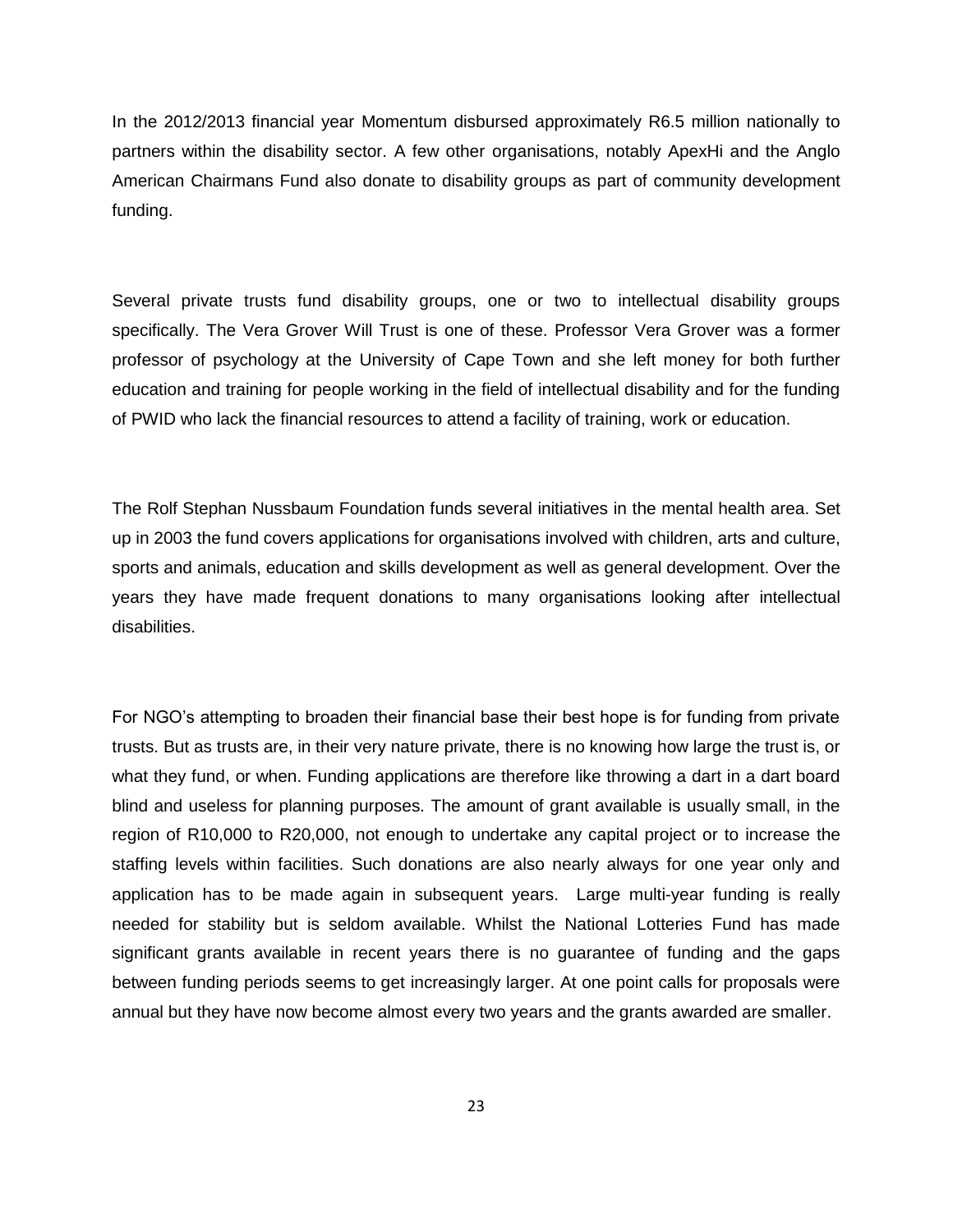#### **Government Disability Grants**

The Integrated National Disability Strategy of 1997 was the first document that investigated the impact of paying disability grants, noting that to be disabled almost certainly meant exclusion from employment and thus from the opportunity to earn an income." Poor people face a greater risk of impairment or disability. In addition, the birth of a disabled child, or the occurrence of disability in a family, often places heavy demands on family morale, thrusting it deeper into poverty. This means not only that there is a higher proportion of disabled people amongst the very poor, but also that there is an increase in families living at the poverty level *as a result of*  disability. This phenomenon seriously hinders the development process.<sup>33</sup> The report noted the low development of literacy and basic skills that hindered access to employment opportunities. The disability grant paid at that time, apart from having a low take up rate, meant that recipients still lived in poverty as the payment was so low as to not even cover basic needs.

Currently all adults who are unable to work because of a mental or physical difficulty can receive a government grant after they have been medically assessed. Such a grant is paid monthly and is means tested. Under the age of 18 a parent or guardian applies for a care dependency payout instead. From 1 April 2013 for a person who is not married a grant is not paid if the person has assets worth more than R831,600 (the value of the persons home is not taken into account, so long as they live in it) and they have income of less than R49,920 per year. If a person is married no grant is paid if the joint assets are worth more than R1,663,200 (excluding their home) and joint income must be less than R99, 840 per year.

Currently the grant is worth R1,350 per year (April 2014) and can be paid until the age of 60 when it becomes converted to a state pension. Those who are unable to look after themselves can also receive a grant in aid of R310 a month (paid to the carer). In 2013/14 the number of people receiving the disability grant equalled 1,179,852, another 135,347 received the care dependency payout; and 71 879 received the grant-in-aid. This compares to 1,198,131 disability grants and 114,993 care dependency grants paid out in 2011/12.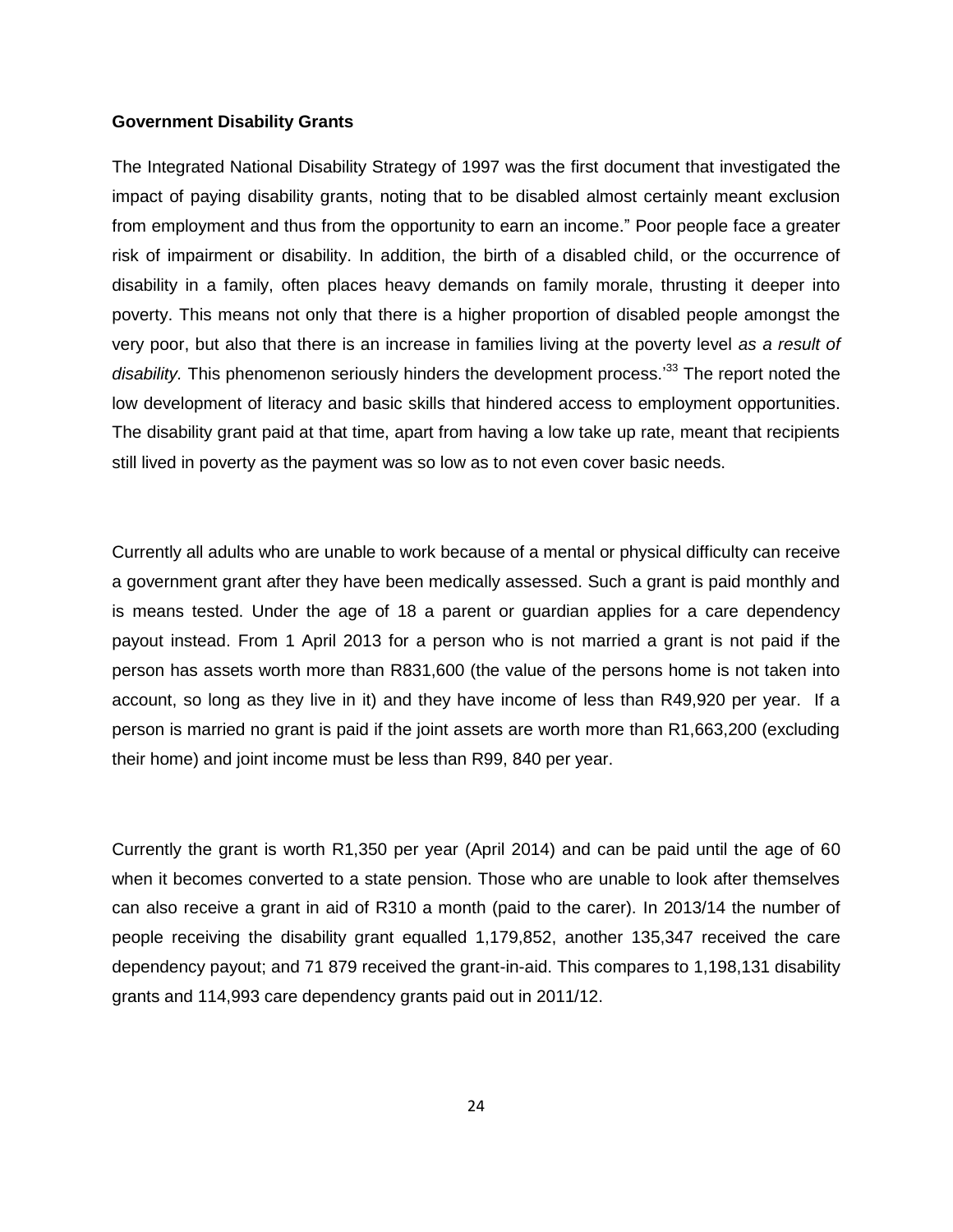The grants available are no-where near enough. If a person is brought up at home within the family then it is likely that at least one family member will have to live at home to look after them meaning another loss of income. If the PWID has a severe disability they will require 24 hour care, specialised therapy and schooling; such facilities barely exist in urban areas, in rural areas there are none.

Medical facilities are available at day hospitals for free but it costs money to get to and from these. In some places Dial a Ride is available but in many areas there are no such facilities. Specialised health facilities are limited and only available in urban areas, there is nothing in rural areas and multidisciplinary health services are few and far between. Co-morbidity is fairly common within ID, with epilepsy and cerebral palsy the most common co conditions.  $34$ Medicine and mobility aids are free for those in receipt of a disability grant. There are few opportunities for PWID to train for employment, their schooling is often limited and any jobs that are available are low paying yet few facilities are adapted to cope with dual conditions.

Persons with disabilities with a low income (and who satisfy other relevant criteria) are eligible for government housing subsidies. The subsidies are additionally funded to provide for specific needs in relation to the impairment and the particular environmental barrier experienced. There are also many persons with disabilities living in informal settlements and in shacks who are further disadvantaged by having no access to other basic amenities such as including sanitation and clean water. Municipalities have to keep a register of persons with disabilities living in informal settlements for the purpose of accelerating housing provision for this group.

### **Living in the community**

In the late 1990's, throughout the world, governments started to move people with less serious disabilities away from institutional living and towards living in the community. This followed on from trials carried out in many countries where people who were moved to live in small community homes were shown to have developed far more than those who led sheltered lives in institutions, This policy covered those with lesser mental illnesses, intellectual and physical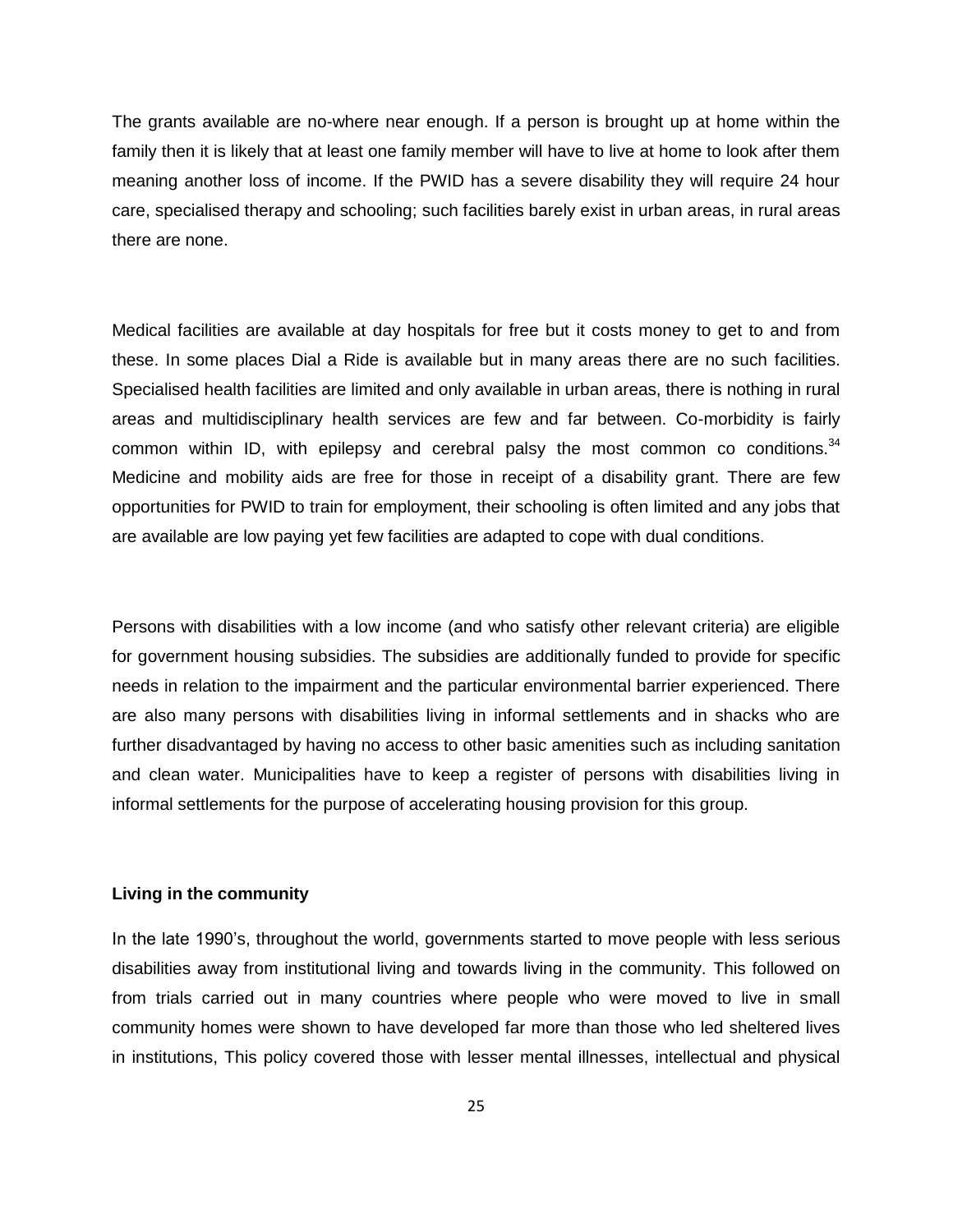disabilities who were thought able to live in small groups in the community along with a support network. For many countries this meant moving people into group residential facilities though some instead provided funding for people to rent their own home and then provided support workers to visit on an ad hoc basis. Often however these residential facilities generally focus only on looking after the residents basic needs rather than engaging the residents in any meaningful activity. Training which enables people – especially those with the most severe disabilities – to grow and develop as individuals is rare.

In South Africa the process of moving people out of institutions began in 1997. In the Western Cape the Associated Psychiatric Hospitals (APH) was formed from the regional hospitals. These comprised Valkenberg and Strickland Psychiatric Hospitals and Lentegeur (mixed psychiatric and ID) and Alexandra Hospitals (ID only). Over 2,000 employees worked in the hospitals and regional offices to serve the Western Cape. The first group home opened in 1997 in the grounds of Alexandra Hospital, Maitland. APH works with NGO's in providing group homes for previous residents of the hospital. When the scheme was first set up in 1997 there were questions as to the financial sustainability of the programmes as the government grant paid by social services to NGO's to deliver the services needed was regarded as inadequate. Patients (residents) were categorised into three degrees of care; those requiring assistance and care for 24 hours a day; those who required some help or supervision 8 hours a day and those who could live independently with once a week supervision.

One of these residential homes was Friends of Alexandra Hospital, later renamed as Includid. This is a partnership between APH, former Friends of Alexandra and the Western Cape Provincial Government Department of Health (DoH) and was set up to deal with the deinstitutionalisation of PWID from Alexandra and Lentegeur Hospitals in Cape Town. Many of the 70 residents lived in a hospital based environment for many years prior to moving into group homes in the grounds of Alexandra Hospital.

The environment was quite different to what they had experienced before. In the hospitals the residents lived in dormitory type wards of approximately ten people. They worked at various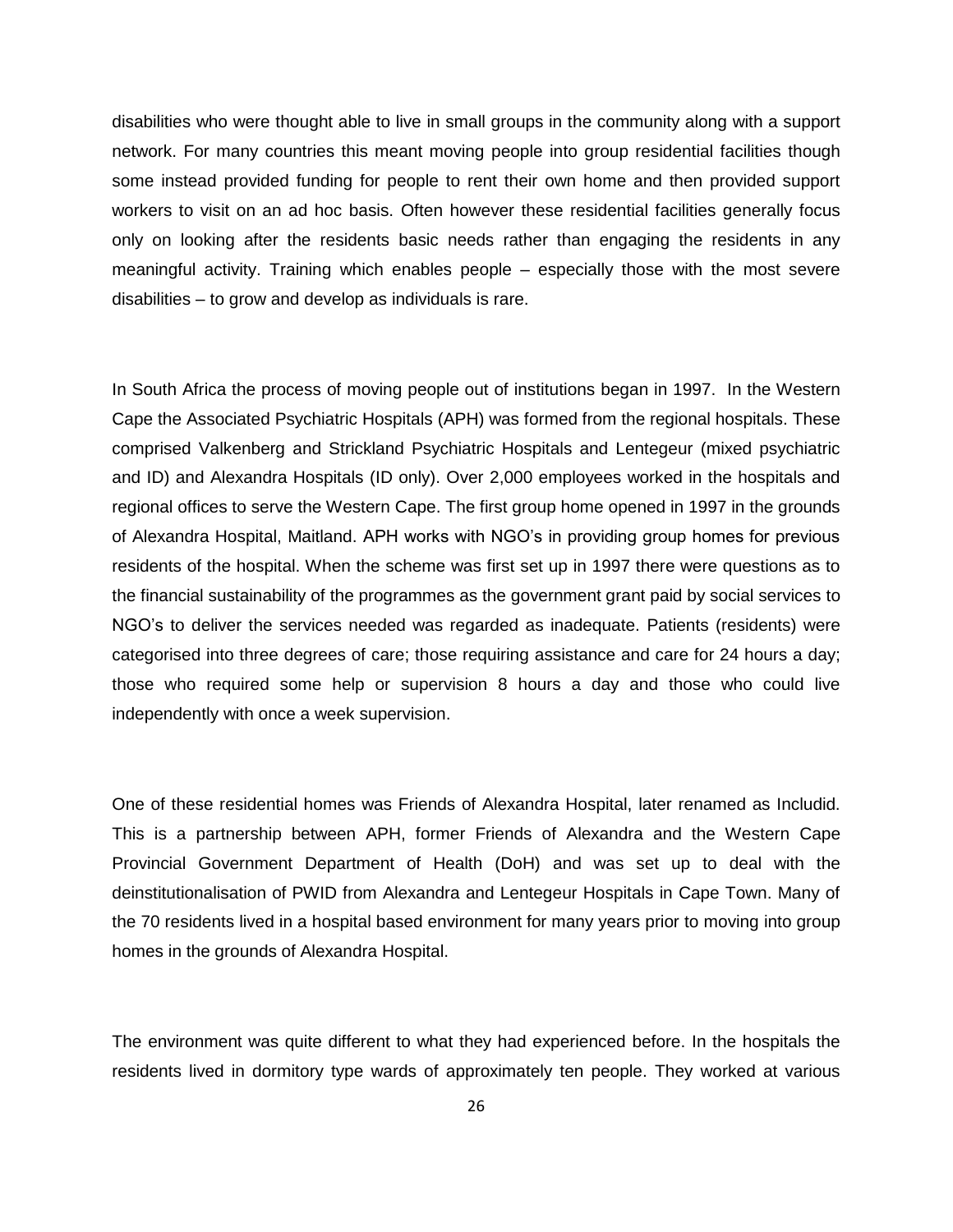jobs within the hospital during the day such as in the laundry room or in the workshops making baskets. Residents had no say as to what time they got up or what time they went to bed. They were fed a set menu at set times with no input from the residents themselves. If they failed to follow the rules they were punished and locked up in a room with no food. At weekends residents joined the nurses in a long walk with a picnic lunch as the main recreational activity.

Prior to the move the residents were given training in basic hygiene and other basic skills. The homes themselves were old support staff residences that were, even at that time, in need of substantial refurbishment. Even though the residents had previously been hospitalised the new arrangement fell under the Department of Social Development for funding rather than the Department of Health, with the housing itself falling under the Department of Public Works. No licence from the Department of Health was needed and therefore they DoH are not responsible for the premises.

At Includid the residents are encouraged to do as much as possible for themselves with assistance being offered by support workers only when needed. It is, in many ways, the opposite of the previous care model with the residents taking part in every decision that affects them. The project has 8 group homes in the hospital grounds and one outside in the local community that is occupied by those residents who are most able to live independently. There are three levels of living; minimal support living, partial support living and full support living. Minimal support living is for people who have self confidence in their abilities, can largely care for themselves and who are able to live alone or with other people. They can manage most day to day activities themselves but know how to summon assistance should they need it. Partial support living residents need assistance with tasks perhaps one to three times a week. Full support living residents require 20 hours hour care with one on one support.

At Includid in Maitland, Cape Town, residents help with tasks such as cleaning, shopping, deciding upon the menu, washing up and laundry and other day to day activities. They are expected to wash and dress themselves although a few need some assistance from a support worker. During the day many take part in basic work/skills groups which make paper, sew,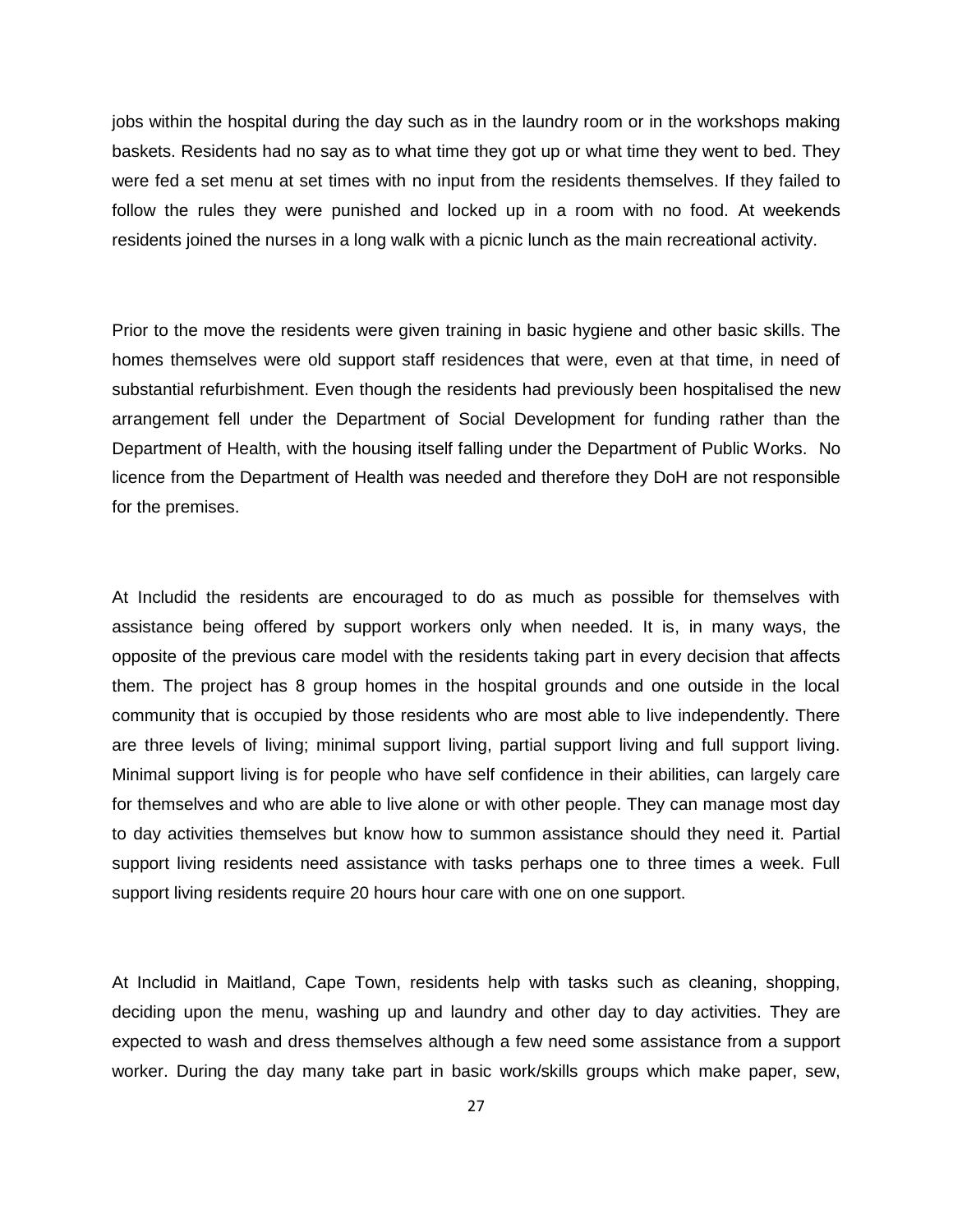produce lavender bags, make beaded jewelry and work in the office. Others work in the gardens and help to produce some of the food requirements of the project. Residents also elect house representatives for each house and these meet once a week to discuss any issues in their houses. Basic literacy and skills training is also available and about half the residents attend these sessions regularly. Some residents also attend meetings as representatives of the Network on Disability and the Western Cape Forum on Intellectual Disability. Some of the residents have presented at Parliament in Cape Town and at disability groups in the UK.

Each resident has their own file which includes goals that they set themselves. They attend workgroups each day and one resident will be responsible for taking the register. Another will be responsible for making the tea and washing of cups afterwards. Shopping trips to the local supermarket are taken with the aid of a support worker. Every resident celebrates their birthday and chooses how they would like to spend their day; it might be a trip to a local restaurant or a trip to the waterfront or the movies. Residents make frequent use of the Dial a Ride service and sometimes take a train. At weekends many of the residents worship at one of the local churches.

Includid is however rather unusual in their approach. A study of residential facilities in the Western Cape<sup>35</sup> found that 'in nearly all facilities residents required help in managing money, personal care and use of the telephone; residents were not expected to contribute to household chores; residents were not expected to use public transport such as buses or taxis, nor to shop for groceries or clothes'….The residential facilities surveyed appeared to place little emphasis on developing their residents competence and improving their quality of life. For example, residents were not expected to undertake housekeeping chores, nor to integrate with the community. Although it might be assumed that they are incapable of doing so because of their impairment, this assumption does not correlate with the finding that most facilities cater for a range of severity of residents impairments from severe to mild. It would be expected that most residents would be provide opportunities to attain greater independence'.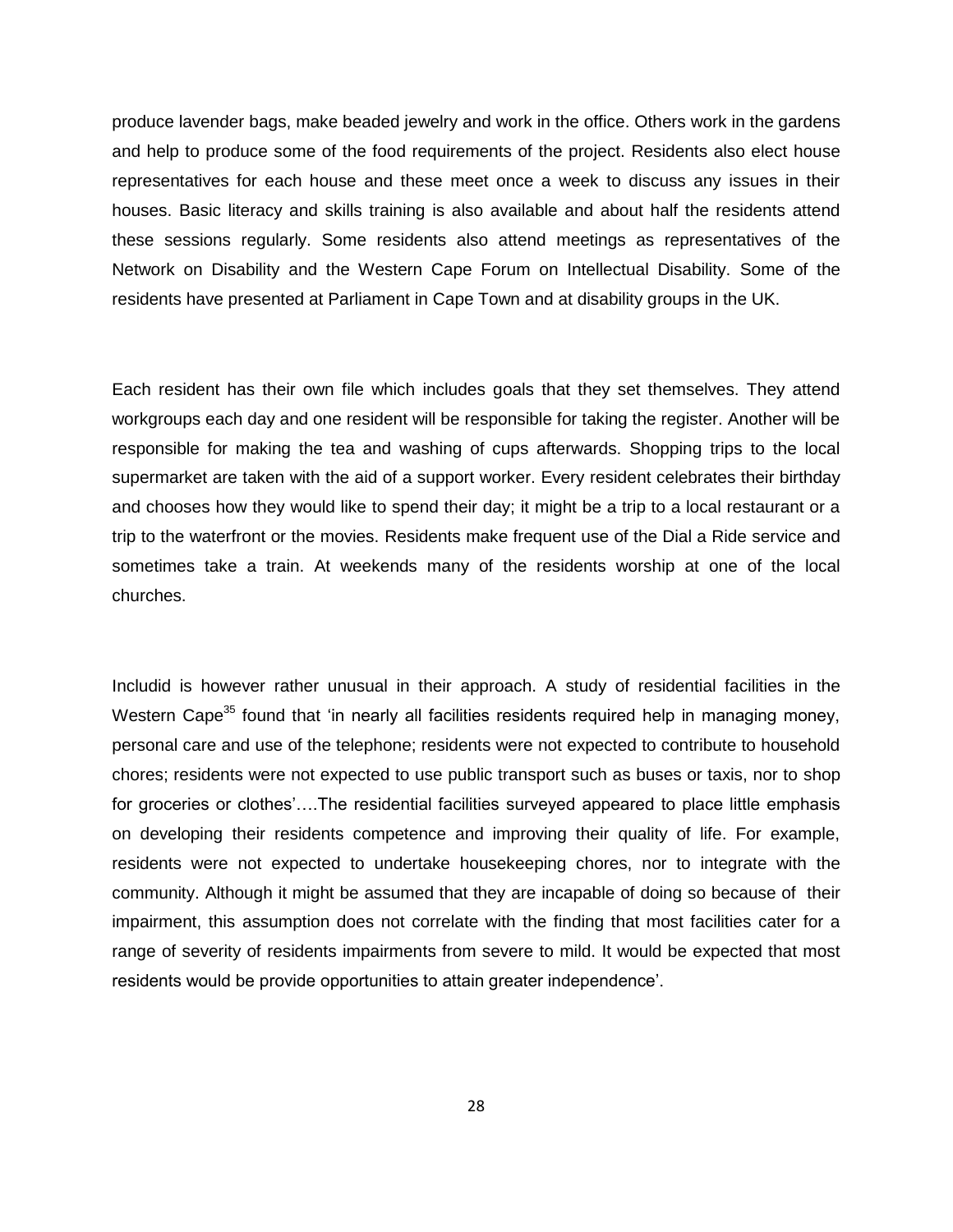Workgroups at Includid only cover very basic skills within the unit. Several work in the open labour market: one resident works at a local protective workshop, another helps at the local Friends Day Centre, one for Alexandra Hospital and two volunteers help out at the local library mending library books. The majority of residential facilities however do not offer any sort of training and development but merely residential care. Training to help people grow and develop is rare, the type of training offered is often less than is needed to make someone employable in the open labour market or to develop income generating skills.

The international model looks more at inclusion within society but within South Africa most of the residential homes seem to work in isolated pockets away from the very community in which they reside. This runs against international best practice. In addition PWID who work away from home may establish a better quality of life than those who remain within the residential facilities.<sup>36</sup>

Whilst residential homes may cater for different levels of ID they often also need to be able to cope with a multiplicity of issues. In addition to ID many residents have some type of physical disability. Further funding is needed to adapt facilities to the mobility impaired, to install ramps, hearing aid loops, special visual equipment, adapted bathrooms etc all of which costs yet funding cannot readily be ascertained.

#### **Conclusion**

South Africa has good policies and is a signatory to all the major conventions yet implementation is ineffective in many areas. Resource constraints and a lack of a government champion to drive things forward has resulted in only partial or underfunded implementation on the ground. The stigma of disability has also rendered invisible many people who the policies are designed to help. Although South Africa has a Disability Rights Day and month there is still a general unawareness of disability issues. This lack of structured resources to help people along with a lack of awareness of issues has left many families struggling to cope. NGO's are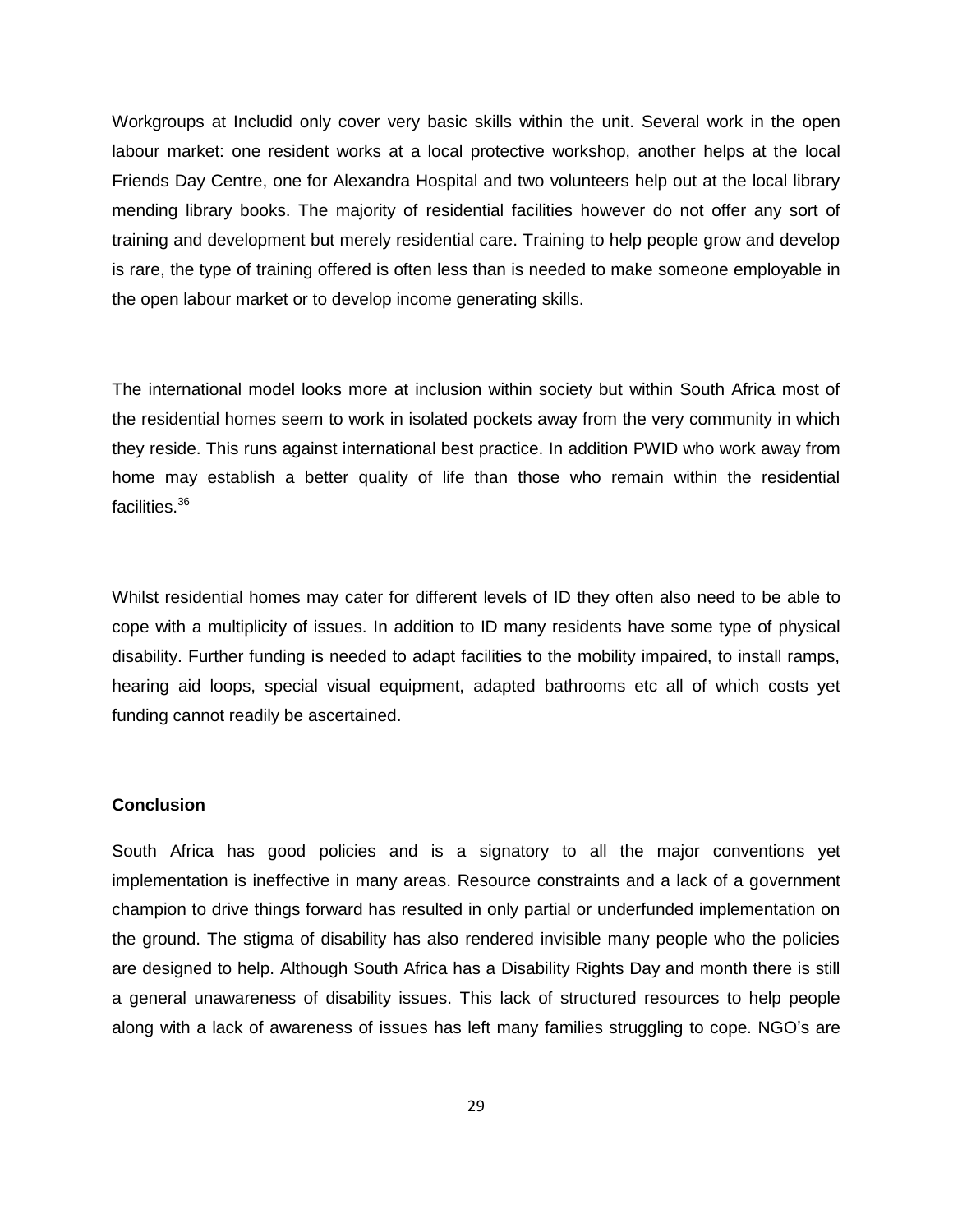running underfunded care facilities and the lack of cohesive planning across government departments has left many issues and people behind.

Most studies undertaken in other countries into living in the community showed an increase in the development of individuals who moved into such facilities and away from institutions. "Yet in the twenty-five years through which the deinstitutionalisation process has taken place, the idea of developmental intervention to intellectual disability has almost completely disappeared as a priority. Long-term follow up of people moving from institutions in England showed that, after the initial rapid increase in independence on moving out of institutions, five and twelve years on there is no growth in adaptive behavior $37,38$ . One reason for the poorer performance of 'secondgeneration' community-based services may be that developmental intervention is no longer considered as important as it was.<sup>39</sup> This is certainly the case in South Africa where little development of residents takes place. In part this may also be due to the limited funding environment. Development of individuals is time heavy and expensive and most facilities can only afford general support workers rather than a variety of physical, psychological and occupational therapists and teachers which would develop a platform for future growth. Most residential places are simple places of safety. Moreover further investment is needed in both the infrastructure and support network. Many of the people who were initially moved out of institutions are now either in, or approaching, old age which brings a further set of heath and support issues. In addition to the general problems of ageing further health complications arise from the long term use of medication and possible interaction with multiple drug use. In addition the number of people living in residential facilities is likely to increase as those who have hitherto been cared for by their families find that there is no-one left to care for them. No

planning seems to have been undertaken for these scenarios. Funding from government department currently only covers intellectual disability of ageing, it does not cover PWID who are aged, yet with they have increasing medical and social needs. More needs to be spent on PWID who have Down syndrome for example, for whom the signs of ageing start to appear from about the age of 40. They tend to suffer from sensory loss, osteoarthritis, and Alzheimers in particular.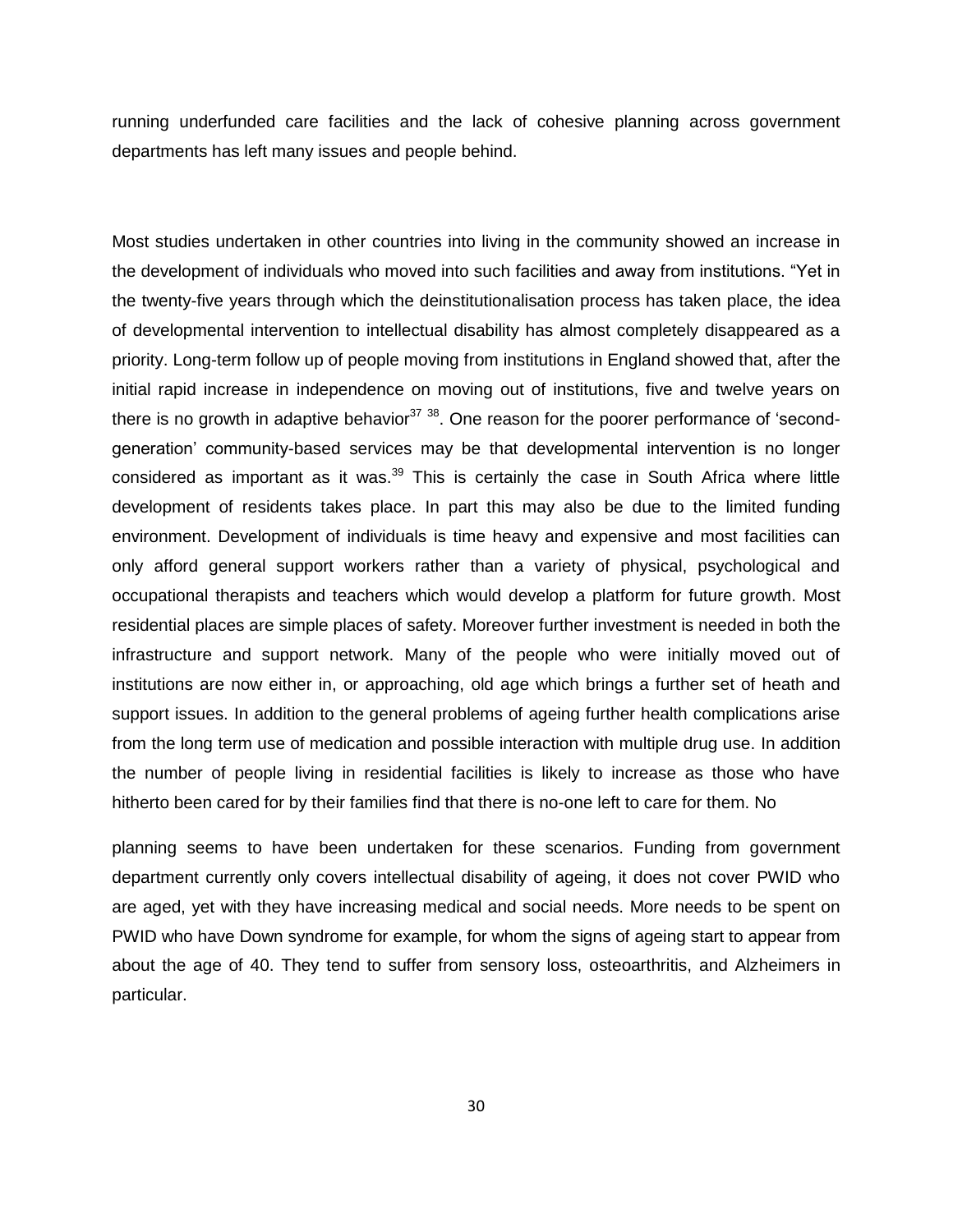Although there are facilities in urban areas for PWID many live in rural areas where there is little infrastructure and almost nothing in the shape of care and development facilities or even clinics and hospitals. This together with the African attitude of stigmatising those with disabilities condemns many thousands of people to living in lifelong isolation unless the government can start making inroads into both service provision and to changing awareness and perception of ID.

<sup>2</sup> Statistics South Africa, Census, 1996

l

- <sup>3</sup> Statistics South Africa, Census, 2001, *Prevalence of Disability in South Africa*
- <sup>4</sup> Statistics South Africa, 2007, 2007 *Community Survey*, Publications P0301

<sup>5</sup> World Health Organisation, 2001, *International Classification of Functioning Disability and Health*, resolution WHA 54.21

<sup>6</sup> Office of the Deputy President, 1997*, Integrated National Disability Strategy*, White Paper

<sup>7</sup> Kromberg J, Zwane E, Manga P, Venter A, Rosen E, Christianson A. *Intellectual disability in the context of a South African population*. Journal Policy Practice in ID 2008;5(2):89-95.

<sup>8</sup> *Bulletin of the World Health Organization* 2011;89:398–399. doi:10.2471/BLT.11.020611

<sup>9</sup> Oliver L, Urban M, 2013 South African Medical Journal, volume 103, no 6, *Burden of fetal alcohol syndrome in a rural West Coast area of South Africa*

<sup>10</sup> Adnams, CM, *Perspectives of Intellectual Disability in South Africa: epidemiology, policy services for children and adults*, 2010, Current opinion in Psychiatry 436-440

<sup>11</sup> South African Constitution Chapter 2 Bill of Rights section 9 – "The state may not unfairly discriminate directly or indirectly against anyone on one or more grounds, including race, gender, sex, pregnancy, marital status, ethnic or social origin, colour, sexual orientation, age, disability, religion, conscience, belief, culture, language and birth."

<sup>12</sup> South African Government*, Integrated National Disability Strategy White Paper*, 1997, chapter1

<sup>1</sup> Department of Women, Children and Disabilities, April 2013 *Baseline Country report to the UN on the Implementation of the CPRD in South Africa*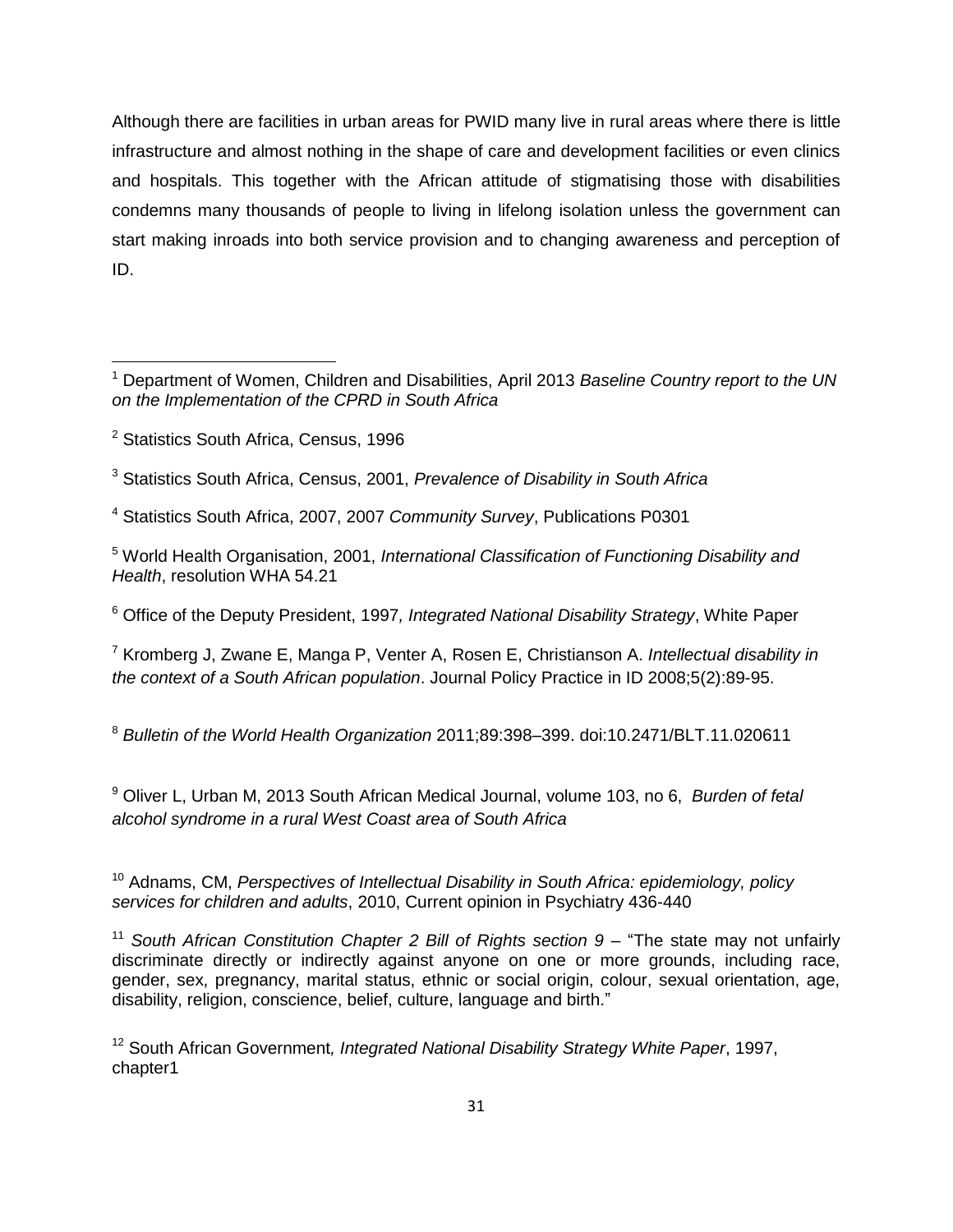<sup>13</sup> Department of Women, Children and Disabilities, April 2013, *Baseline Country report to the UN on the implementation of the CPRD in South Africa*

 $\overline{\phantom{a}}$ 

<sup>14</sup> Western Cape Government, 2013, *Service delivery for persons with Intellectual disability, draft policy October 2013*

<sup>15</sup> United Nations 2006, Final report of the ad hoc committee on a comprehensive and integral *international convention on the protection and promotion of the rights and dignity of persons with disabilities*

<sup>16</sup> Department of Provincial and Local Government, South Africa, 2007, *Disability framework for local government 2009-2014*

<sup>17</sup> *Public Service Commission's Assessment on Disability Equity in the Public Service*, 2008

<sup>18</sup> Department of Labour South Africa, 2014, *The pace of transforming society*, speech by Minister Oliphant, 9 April 2014

<sup>19</sup> Department of Women, Children and Disabilities, April 2013, *Baseline Country report to the UN on the implementation of the CPRD in South Africa*

<sup>20</sup> Western Cape Government, 2012, *Special Programmes Directorate/Persons with Disabilities Programme*

<sup>21</sup> Government of South Africa*, 1995, White Paper on Education and Training*, notice 196 of 1995, Department of Education

<sup>22</sup> Government of South Africa, 2001, *Education White paper 6, 2001, Special needs education, building an inclusive education and training system*,

<sup>23</sup> Government of South Africa, 2001, Department of Education, *White Paper - 6 Special needs education building an inclusive education and training system*

<sup>24</sup> Human Science Research Council, 2005, *Educator workload in South Africa*, HSRC press

<sup>25</sup> Department of Social Development/Department of Women, Children and People with Disabilities/UNICEF, 2012, *Children with Disabilities in South Africa 2001-2011*

<sup>26</sup> Dhai, A. (2003) *Ethical and societal issues in the care and management of the intellectually disabled child as they grow up*. Presented at the South African Association for Scientific Study of Mental Handicap. Johannesburg General Hospital, Gauteng.

27 Presidency of South Africa, 2014, *Twenty Year Review of South Africa* 1994-2014